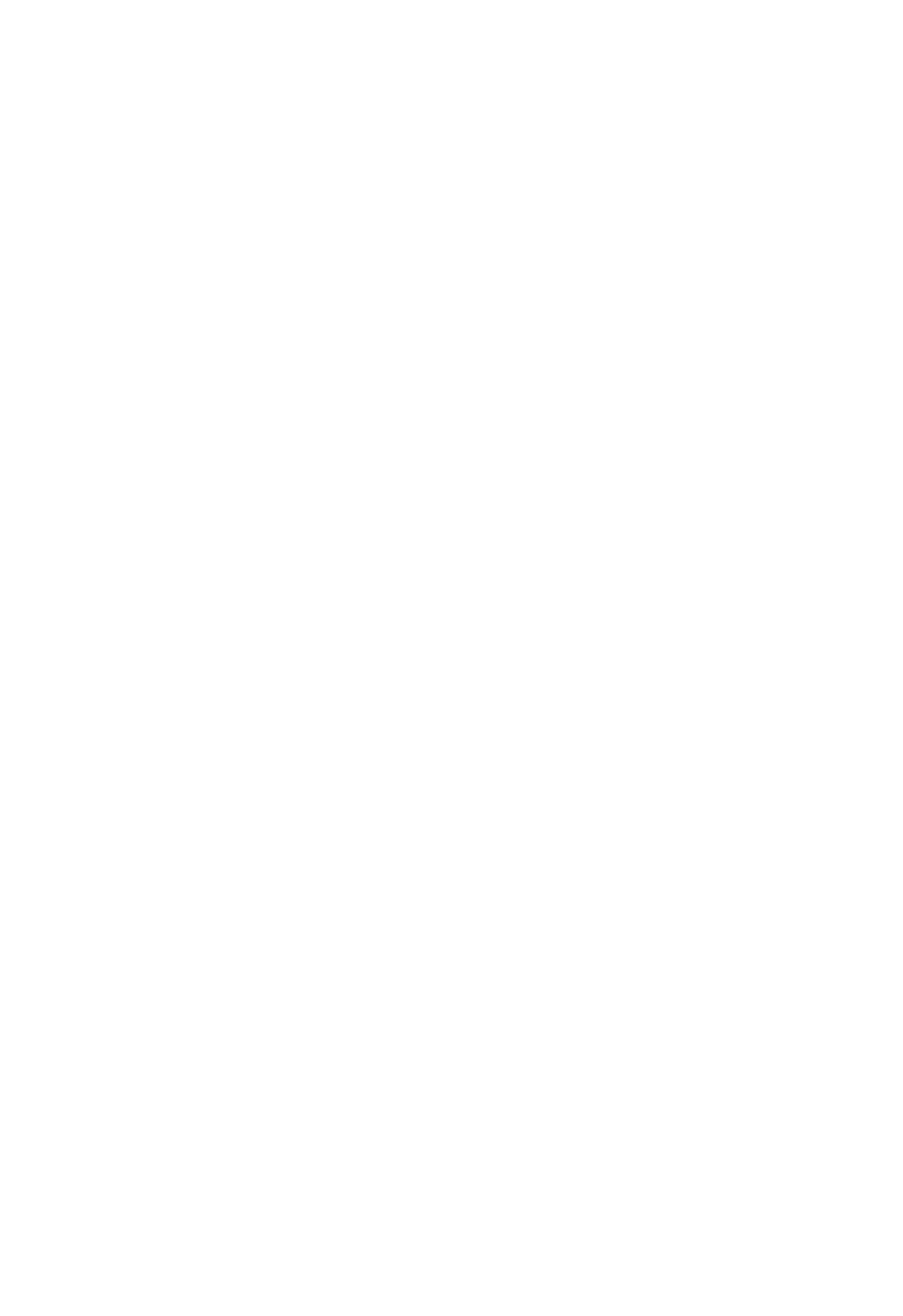## **Rivalry and Cooperation: A New "Great Game" in Myanmar**

**Dai Yonghong and Liu Hongchao**

Institute for Security and Development Policy Västra Finnbodavägen 2, 131 30 Stockholm-Nacka, Sweden www.isdp.eu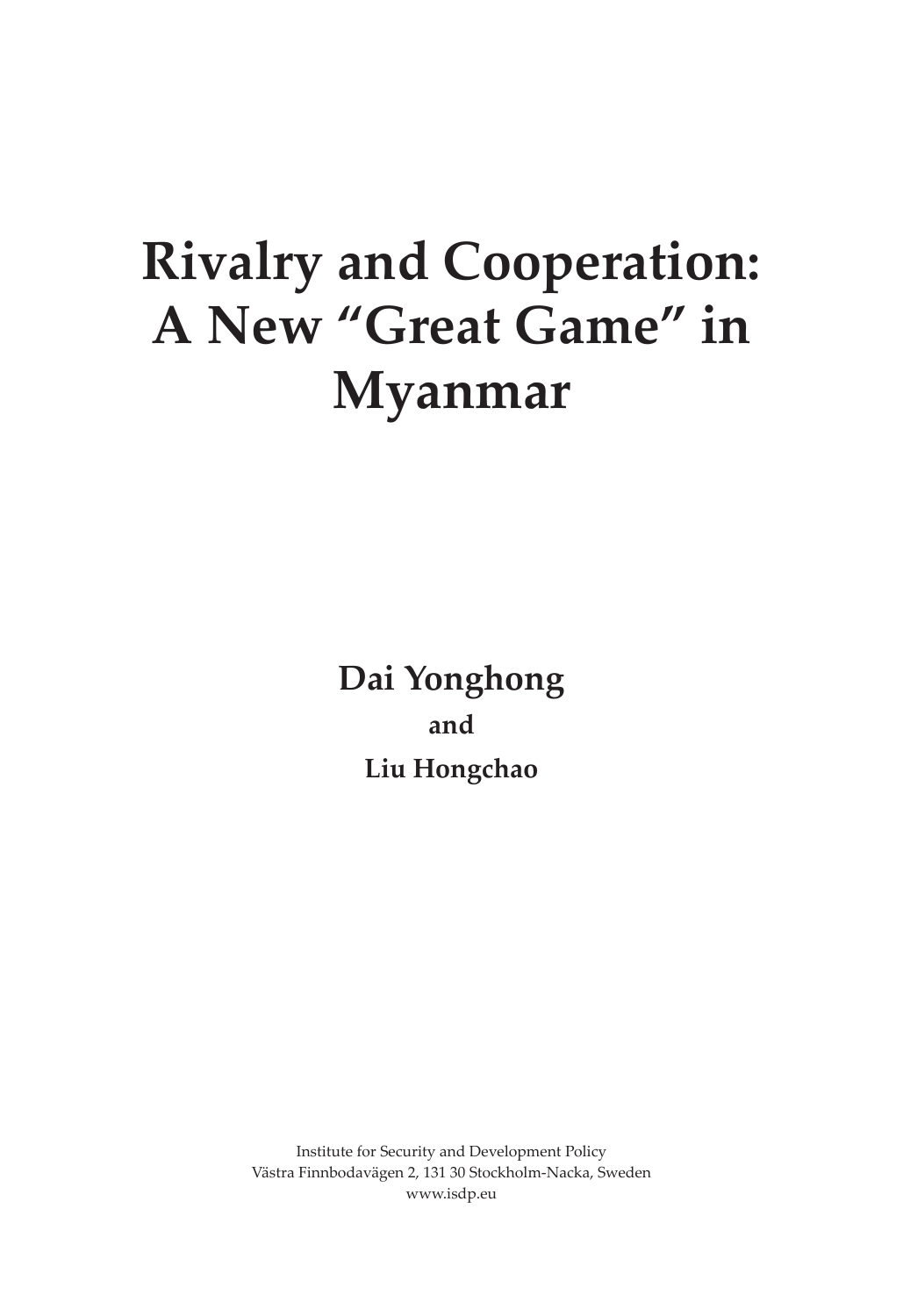**Rivalry and Cooperation: A New "Great Game" in Myanmar** is an *Asia Paper* published by the Institute for Security and Development Policy. The *Asia Papers Series* is the Occasional Paper series of the Institute's Asia Program, and addresses topical and timely subjects. The Institute is based in Stockholm, Sweden, and cooperates closely with research centers worldwide. Through its Silk Road Studies Program, the Institute runs a joint Transatlantic Research and Policy Center with the Central Asia-Caucasus Institute of Johns Hopkins University's School of Advanced International Studies. The Institute serves a large and diverse community of analysts, scholars, policy-watchers, business leaders, and journalists. It is at the forefront of research on issues of conflict, security, and development. Through its applied research, publications, research cooperation, public lectures, and seminars, it functions as a focal point for academic, policy, and public discussion.

The opinions and conclusions expressed are those of the authors and do not necessarily reflect the views of the Institute for Security and Development Policy or its sponsors.

© Institute for Security and Development Policy, 2014

ISBN: 978-91-86635-84-8 Printed in Singapore by Stallion Press

Distributed in Europe by:

Institute for Security and Development Policy Västra Finnbodavägen 2, 131 30 Stockholm-Nacka, Sweden Tel. +46-841056953; Fax. +46-86403370 Email: info@isdp.eu

Distributed in North America by:

The Central Asia-Caucasus Institute Paul H. Nitze School of Advanced International Studies 1619 Massachusetts Ave. NW, Washington, D.C. 20036 Tel. +1-202-663-7723; Fax. +1-202-663-7785 E-mail: caci2@jhuadig.admin.jhu.edu

To order hard copies and for editorial correspondence contact Alec Forss at: aforss@isdp.eu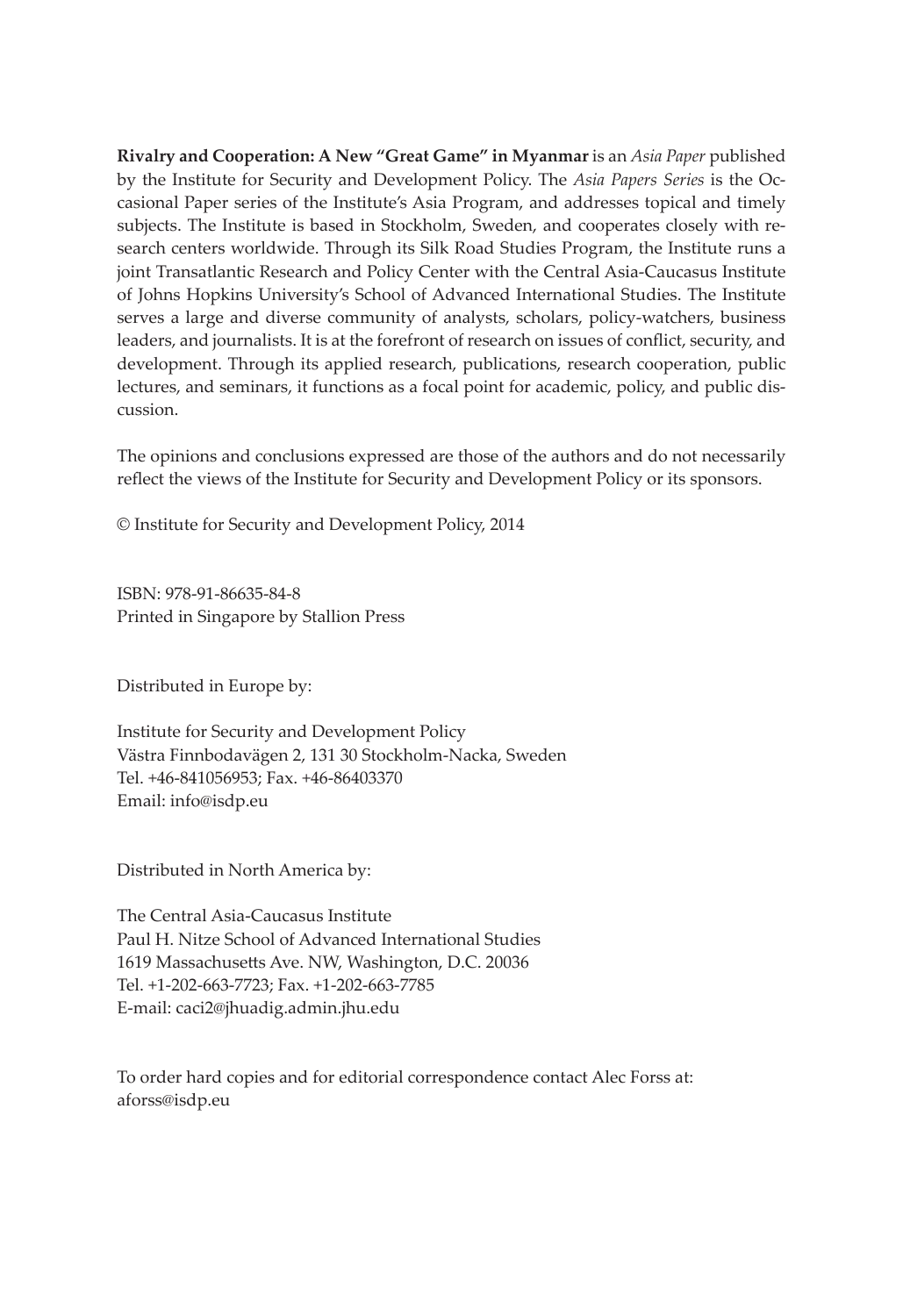## **Contents**

| Strategic Partnership and Cooperation: A New Strategy for China? 25 |  |
|---------------------------------------------------------------------|--|
|                                                                     |  |
|                                                                     |  |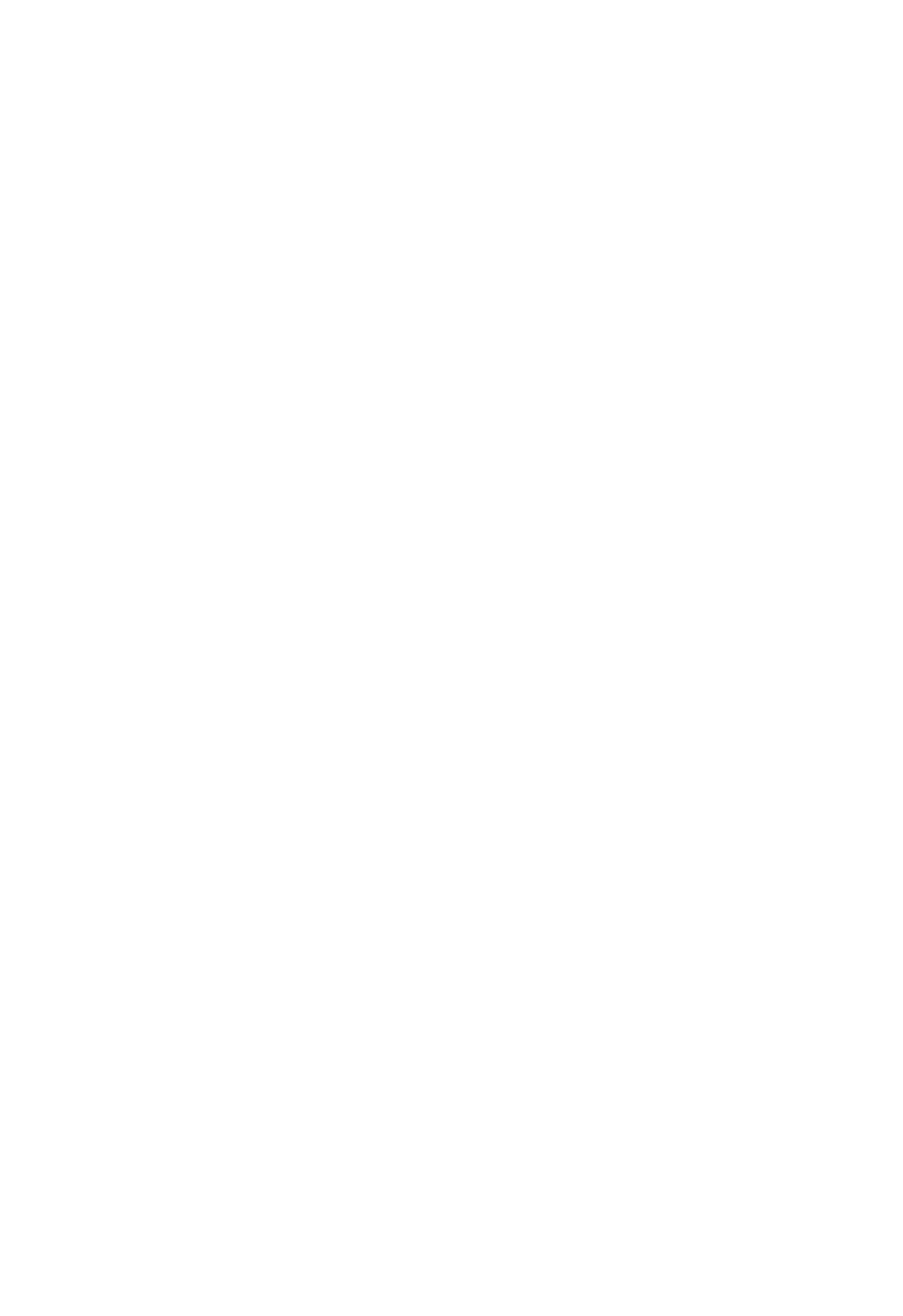## **Introduction**

Myanmar occupies a strategic location facing the Indian Ocean as well as being the only land transportation hub connecting East Asia, Southeast Asia, and South Asia. Myanmar's location—of geopolitical importance—makes it the focus of interest for the world's major powers, among them China, the United States, India, Japan, and the European Union. Indeed, as Andrew Selth observed over a decade ago, "at critical times, Burma has been a cockpit for rivalry between the superpowers and, in the fluid strategic environment of the early 21st century, its important position is once again attracting attention from analysts and officials."<sup>1</sup>

In recent years, scholars both in China and abroad have highlighted the conflict of interest in Myanmar between the aforementioned powers. Amidst Myanmar's reform process and opening up since 2011, these countries are seeking to bolster relations with Myanmar so as to promote their own strategic interests. Indeed, in the last few years international politics has witnessed an increasingly changing picture amid the United States' Asia-Pacific rebalancing, India's accelerating "Look East" policy, Japan's active rebalancing in Southeast Asia, the European Union's increasing projection of influence into Southeast and South Asia, as well as Myanmar's seeking of greater autonomy in which it aims to balance its foreign relations.

Strategically, the U.S.'s "pragmatic engagement" policy in Myanmar is to primarily use Myanmar as a means to implement a "double containment" strategy of China and India; while economic interests are lower on the agenda. As the second-largest neighbor to Myanmar, India has woken up to reassess its geographical and historical cultural linkages with Myanmar in order to utilize Myanmar for political stability and economic development in its northeastern states and in implementation of its "Look East" policy. As a major American ally in Asia, Japan wants to unite other major powers to balance China through Myanmar, cutting off China's major energy route leading to the Indian Ocean while competing through its financial and technological advantages for a greater market share and energy supply in

<sup>&</sup>lt;sup>1</sup> Andrew Selth, "Burma: A Strategic Perspective," Working Paper #13, Strategic and Defense Studies Center, Australian University, May 2001, p.5.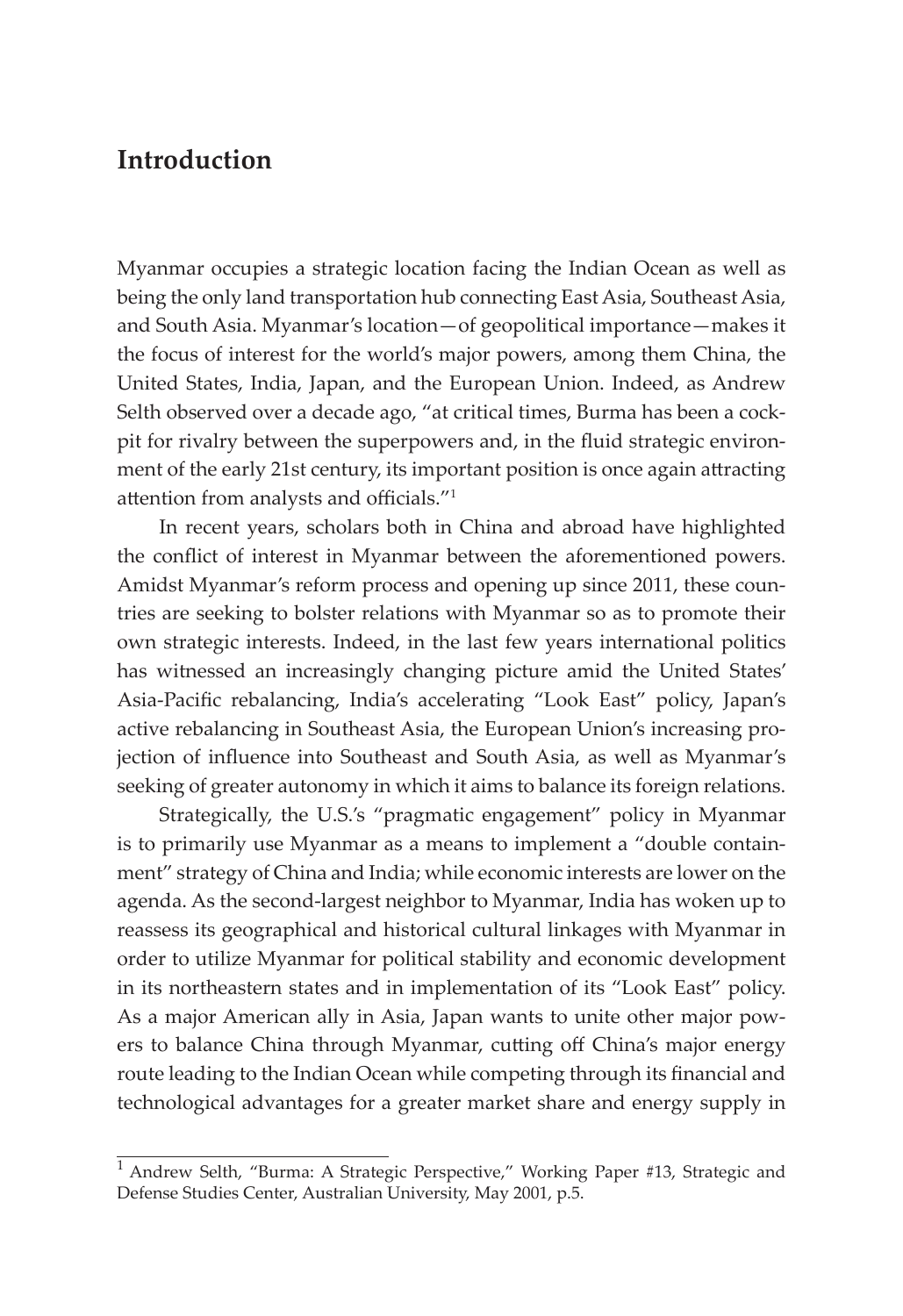Myanmar. The EU's recent policy adjustments in Myanmar are not only so as to promote Myanmar's democratization process and economic reform, but also as part of its increasing engagement with ASEAN and Asia more generally.

All of this has significantly affected the pattern of regional and global security and development trends and will inevitably cause competition between the major powers. Myanmar, for its part, will take full advantage to balance its foreign relations with China, the United States, India, Japan, and the European Union in order to seek its own best interests.

This situation presents considerable challenges for China as the largest and most powerful neighbor of Myanmar. In China's diplomacy vis-à-vis what can be termed as its "near abroad," Myanmar occupies an important strategic position, and China is loath to relinquish its preeminent position in Myanmar's foreign relations. But while Myanmar constitutes a theater of competition, lesser studied is the potential for cooperation among the different powers. Indeed, the major powers have extensive common interests in Myanmar including maintaining political stability, economic development, and fostering social progress. It is from this perspective that this paper, by analyzing the current security, political, and economic interests in Myanmar of the major powers and Myanmar's own strategic interests, attempts to elucidate the challenges and opportunities facing China, arguing that bilateral and multilateral cooperation over issues of common interest in Myanmar will bring more gains than zero-sum competition.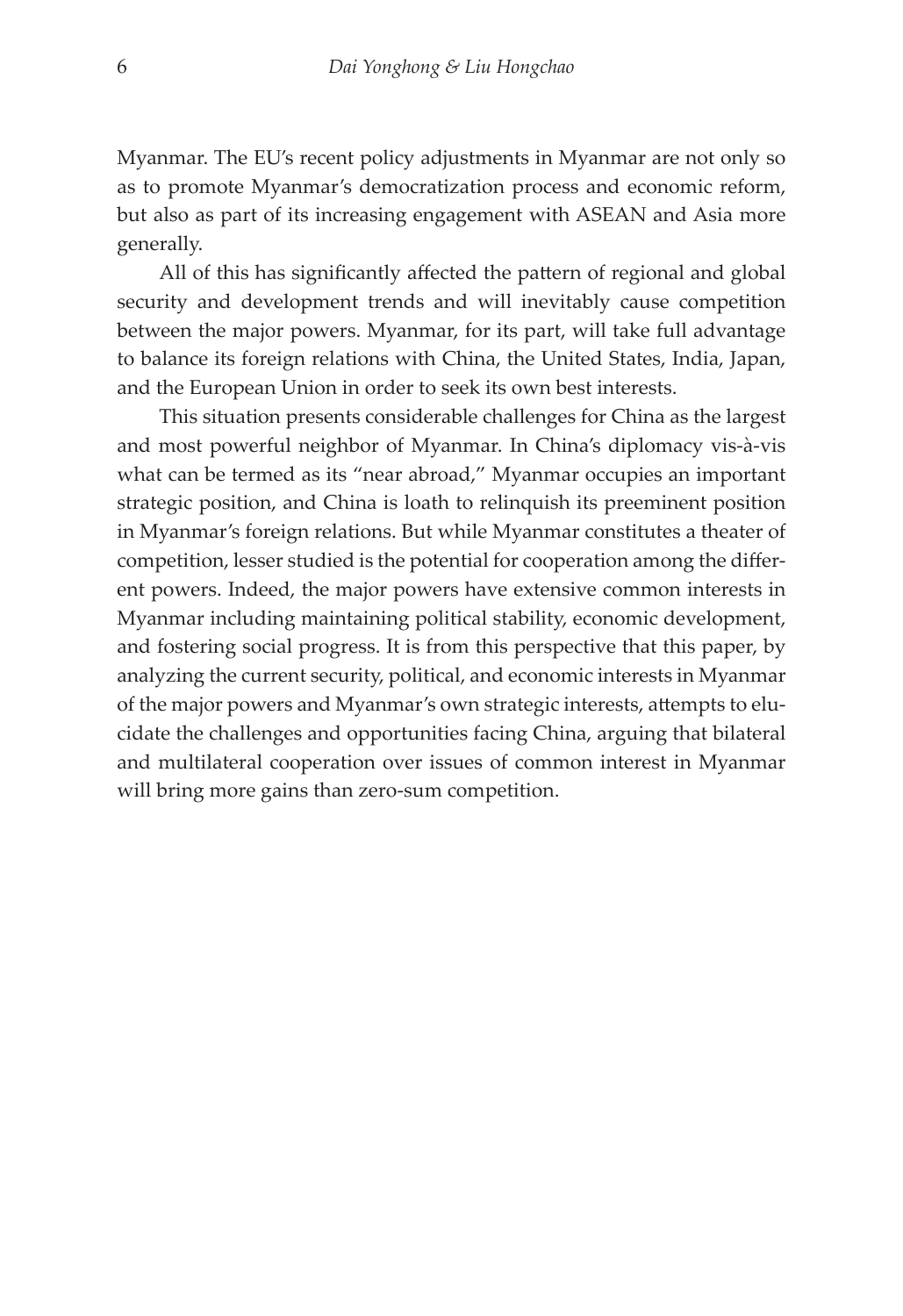## **Major Powers' Strategic Interests in Myanmar**

Among the world's major powers, China, the United States, India, Japan, and the European Union have the capacity to exert the greatest influence in Myanmar. These countries' divided strategic interests in Myanmar have largely determined their policy orientation in Myanmar. As neighboring countries, China's and India's geo-strategic interests in Myanmar are more defensive,<sup>2</sup> while as "external" major powers, the United States, Japan, and the EU could be argued to be more "offensive" in their strategic interests. This section accordingly analyzes the strategic interests of the various powers in regard to Myanmar.

### **China's Strategic Interests in Myanmar**

China's primary strategy in Myanmar is to adhere to a win-win principle of peaceful cooperation between sovereign countries, provide support for domestic reformist steps, placing emphasis on political stability in Myanmar, and to pursue core strategic and economic goals, which envisage Myanmar as a strategic outlet for China to the Indian Ocean, thus freeing it from the "strategic passiveness" of a one-ocean policy.<sup>3</sup>

First, in terms of security, Myanmar is China's security barrier and strategic buffer. Myanmar's geographical location means that it could be used by external forces to pose a threat to China. For example, in modern history both Britain and Japan have used Myanmar as a base of aggression or threat to southwest China. Faced with Western embargos and sanctions, Myanmar was also a strategic channel that could be used to circumvent the siege of outside forces. During World War II, China used the transport corridor

<sup>2</sup>Lixin Geng, "Sino-Myanmar Relations: Analysis and Prospects," *The Culture Mandala*, Vol.7, No. 2, 2006, The Center for East-West Cultural and Economic Studies, The Faculty of Humanities and Social Sciences, Bond University, Queensland, Australia (2006), accessed October 1, 2014, http://www.international-relations.com/CM7-2WB/Sino-Myanmar.htm.

<sup>&</sup>lt;sup>3</sup> "China-Myanmar Relations: The Dilemmas of Mutual Dependence," Conference Report, November 14, 2011, Georgetown University, edited and published by *Journal of Current Southeast Asian Affairs* 1/2012: 133-139, German Institute of Global and Areas Studies, pp.133-134.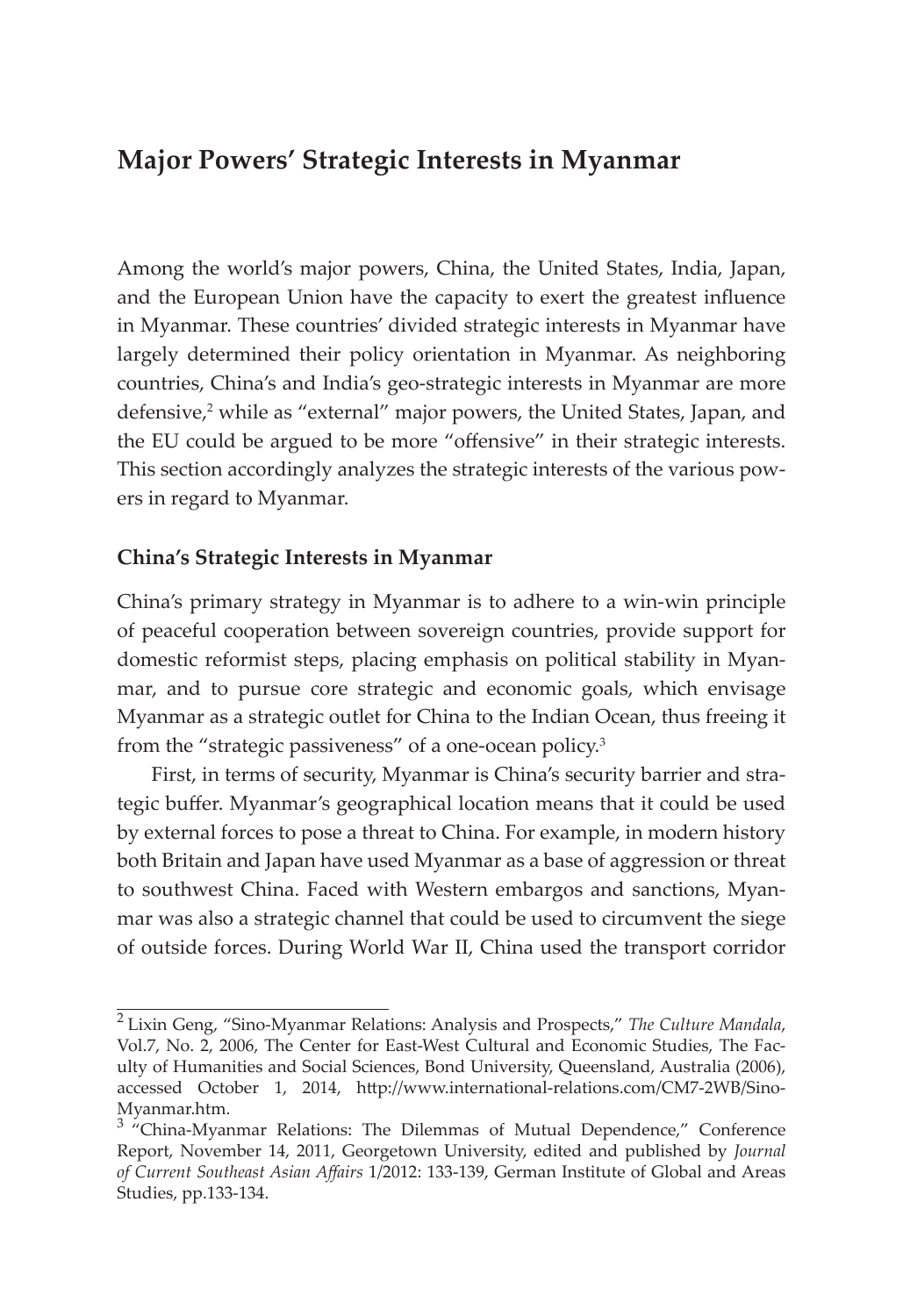through Myanmar to ease the Japanese blockade of southwest China. The United States and Japan intend to use Myanmar as a wedge driven between China and India in order to provoke struggle between the two for their own benefit. The United States has also stepped up its efforts to build a "C-shaped ring of encirclement" against China. Therefore, China intends to maintain good and sustainable bilateral relations with Myanmar, which can ensure stability and security in China's southwest frontier as well as a smooth passage to the Indian Ocean, critical for the successful implementation of the "BCIM Economic Corridor" initiative<sup>4</sup> and its "two-ocean strategy." As was argued as early as 2004, "China, through economic and military expansion, is establishing a position that strengthens it vis-à-vis both India and Southeast Asia, and improves its access to the Indian Ocean channel."<sup>5</sup> Accordingly, China is interested in utilizing Myanmar as a future springboard to the Indian Ocean.<sup>6</sup> As such, China's predominant security concern is to keep Myanmar from becoming part of the "encirclement of China" policy of the  $IIS<sup>7</sup>$ 

Second, politically Myanmar is an important ally of China in the international arena. The political development patterns adopted by China and Myanmar are different from those generally recognized by Western mainstream society. Criticism of "human rights," "freedom," "democracy," among other issues that some Western countries frequently criticize China and Myanmar on, can bring both countries together in terms of support. A further issue of common concern is that of the many ethnic minorities who reside across the China-Myanmar border. Maintaining border stability and harmony is thus of great significance for both countries. After the "Kokang Incident" in 2009, tens of thousands of Myanmar refugees fled into China with many shells being fired into Chinese territory, which not only caused loss of life and property along the Chinese border, but also greatly

<sup>&</sup>lt;sup>4</sup> The Bangladesh-China-India-Myanmar Economic Corridor is an initiative that seeks to promote sub-regional economic cooperation within the BCIM countries. The multimodal corridor will be the first "expressway" between India and China and will pass through Myanmar and Bangladesh.

<sup>5</sup>Wayne Bert, "Burma, China and the U.S.A," *Pacific Affairs*, Vol. 77, No. 2, Summer 2004: 263.

 $^6$ Niklas Swanström, "Sino-Myanmar relations: Security and Beyond," Asia Paper (Stockholm: Institute for Security and Development Policy, 2012), p. 15.

 $\%$  Loreen Tsin, "China and Myanmar: Beijing's Conflicting Role in the Kachin Peace Process," China Monitor, Mercator Institute for China Studies, No. 9, June 2014, p. 2.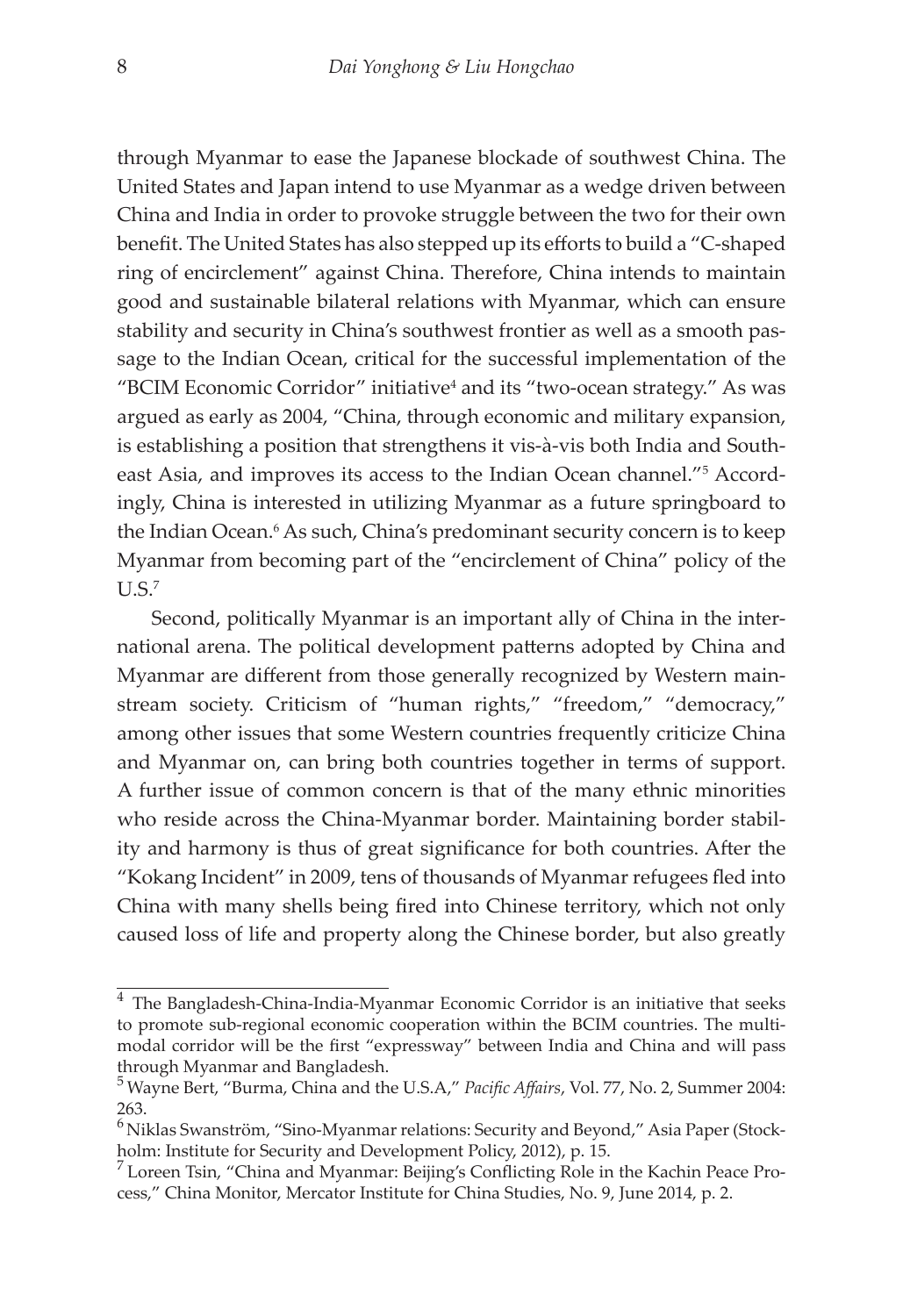endangered the security and stability of China's southwestern frontier. Myanmar is also a region prone to cross-border crime. As an epicenter for drug production and trafficking, this has a serious impact on both social stability and economic development of China's southwest region.<sup>8</sup> This necessitates that central and local governments cooperate effectively to counter the phenomenon.

Third, in terms of economy, Myanmar is important for the prosperity of China's southwest frontier, as a conduit to secure its energy security interests, and as an important supplier of natural resources. The prosperous hinterland of southwest China needs a stable surrounding environment: a poor, backward Myanmar wracked by ethnic conflict is unfavorable for its economic development. As some political analysts point out, "China wants what Myanmar has – Indian Ocean access and abundant natural resources to support its rise."<sup>9</sup> China's maritime deliveries of energy from the Persian Gulf to the South China Sea are insufficient, being further undermined by insecurity and the fact that about 80 percent of China's oil imports transit through the "choke-point" of the Malacca Strait. To resolve this dilemma, it has become a strategic choice for China to build a direct channel from southwest China to the Indian Ocean via Myanmar. Consequently, in June 2013, the Sino-Myanmar oil and gas pipeline was successfully completed with gas starting to flow to China in October 2013. Furthermore, Myanmar's rich natural resources (including timber, agricultural and aquatic products, and fruits) and large market size constitute an important and indispensable boost for Chinese economic development as well as being an important destination for Chinese exports and industrial transfer.

#### **The United States' Strategic Interests in Myanmar**

The United States' primary strategic interest in China is to implement a "double containment" strategy of both China and India. Indeed, judging from the current economic and trade relations between the United States and Myanmar, the economic interest is not the core interest motivating it to

<sup>8</sup>Chen Lijun, "SWOT Framework Analysis on Current India-Burma Relations," *South Asian Studies Quarterly*, No. 4, 2012: 14.

<sup>9</sup>"Unrest in Kachin: China's Mixed Blessing," *Asia Sentinel,* March 6, 2013, accessed September 23, 2014, http://www.asiasentinel.com/politics/unrest-in-kachin -chinas-mixed-blessing/.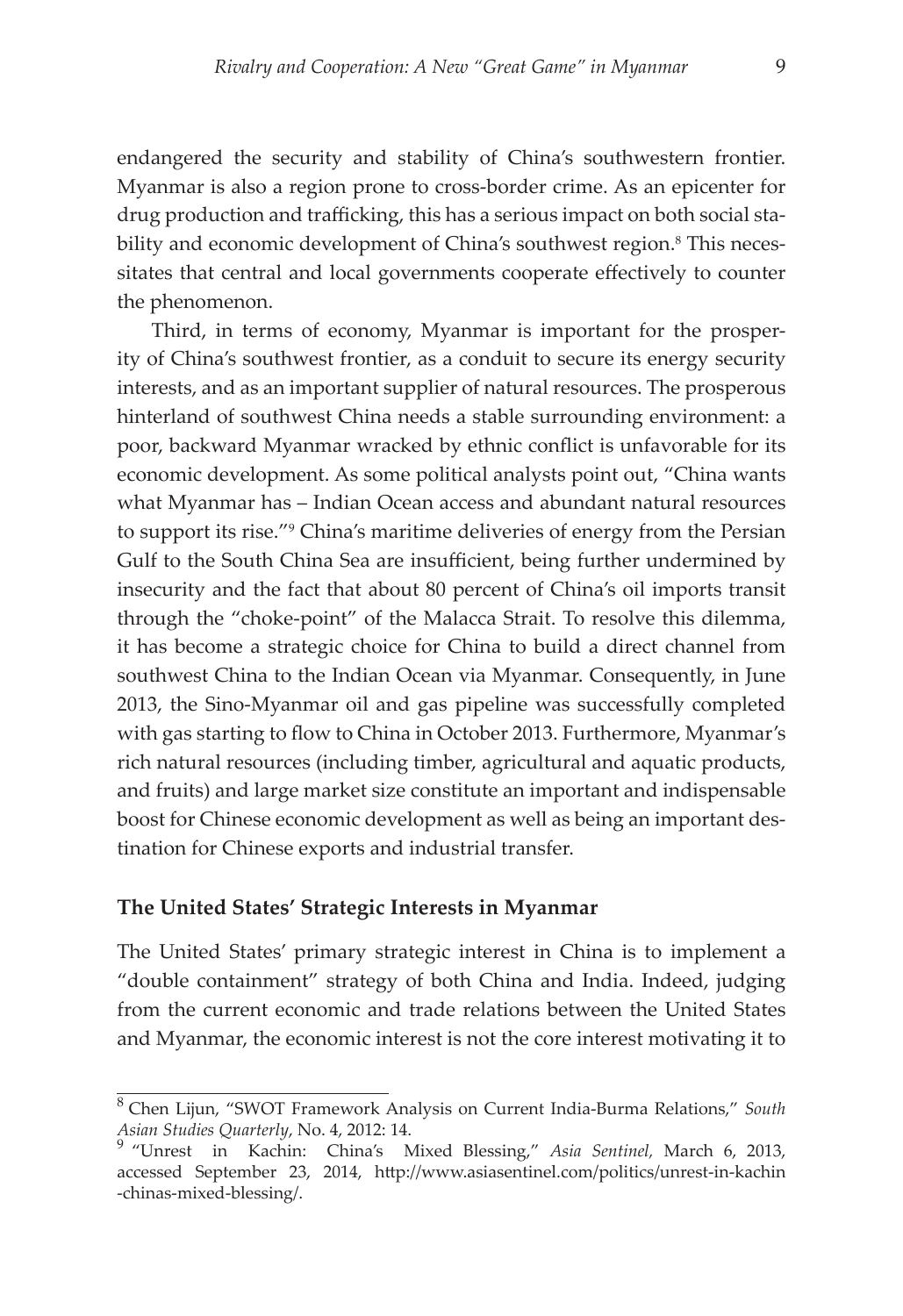approach or engage pragmatically with Myanmar. Indeed, in responding to Myanmar's complaints that it has not seen much money pouring in, a U.S. official responded, "Though it is understandable that the government is anxious to produce demonstrable economic results, actual progress in trade and investment relations between the two countries will develop slowly."<sup>10</sup> As a matter of fact, "the American interest in Myanmar has a strong China component attached to it."11 Accordingly, the real strategic goal is to use Myanmar to contain China from the east and curb India from the west so as to maintain a dominant position in the Indian Ocean. As an "Outer Crescent" superpower, the United States intends to contain any major power that controls the "fringes."

The Obama administration has relaxed sanctions on Myanmar, increased political contacts, and acquiesced to and even encouraged India's closer ties with Myanmar. The purpose is to provide Myanmar with more strategic options without excessive tendency on China so as to maintain the "balance of power" in the Asia-Pacific region. Moreover, Myanmar also serves the function as a springboard to develop closer relations and cooperation with ASEAN so as to contain China. In the context of China's rise as a great power and its deepening ties with Southeast Asia, "The US has sought to counter and offset China's charm offensive in Southeast Asia, as well as confront China's rising assertiveness in the region on issues such as the South China Sea."<sup>12</sup>

Another goal of the United States is to promote its values of freedom and democracy in Myanmar. While decades-long sanctions have isolated Myanmar, the reform process (with Aung San Suu Kyi playing an increasing role) gives the United States an opportunity to pull Myanmar into the "arc of freedom and democracy and prosperity." This ties in together with its strategic goal of containing China by promoting democratic regimes on its borders, which serve the purpose of both isolating China and trying to promote its democratization.

 $10$  Pek Koon Heng, "Myanmar in ASEAN: Opportunities and Challenges Ahead for the 2014 ASEAN Chair," Asean Studies Center Report, American University, December 14, 2013, p. 4.

<sup>&</sup>lt;sup>11</sup> Chandran D. Suba, "US, China and An Eastern Great Game?," in *Myanmar in Transition: Ethnic Conflicts, External Interests and Political Changes* (New Delhi: Institute of Peace and Conflict Studies), p. 22.

<sup>&</sup>lt;sup>12</sup> Yun Sun, "Myanmar in US-China Relations," Great Powers And The Changing Myanmar Issue Brief No.3, Stimson Center, June 2014, p. 5.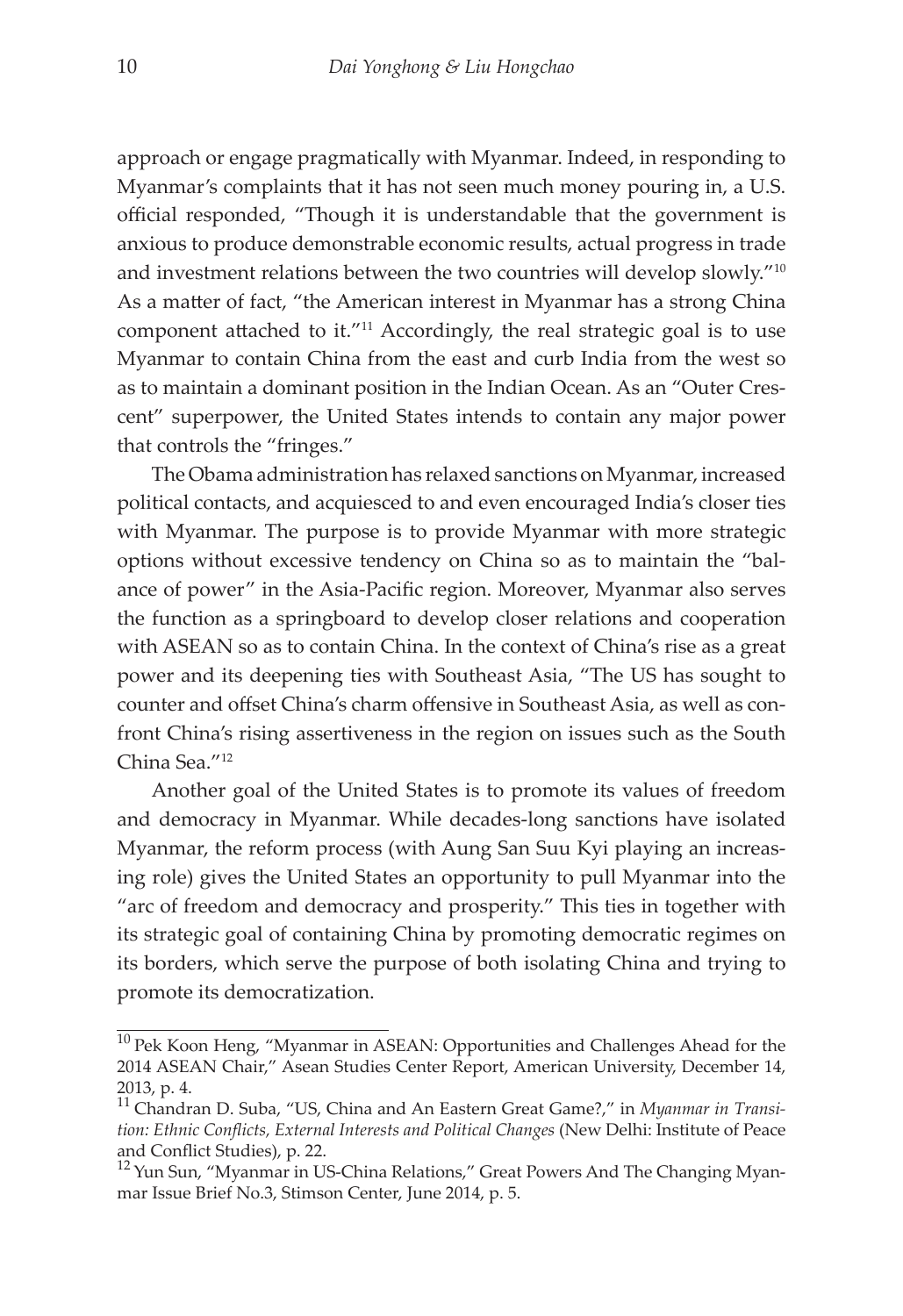While hitherto a secondary priority, the United States also wants to open up the Myanmar market in order to obtain a larger share of Myanmar's resources and energy. American big business consortia have complained about the government's stiff policy toward Myanmar which has prevented them from reaping profits in the country. For the past three decades, China has dominated foreign trade and investment in Myanmar, and, in recent years, India and Japan have also strengthened their economic presence in Myanmar. Facing such a situation, the United States aims to enhance its presence in Myanmar by increasing aid, trade, and investment.

#### **India's Strategic Interests in Myanmar**

Myanmar represents India's "East Gate." As India's renowned strategist and diplomat K. M. Panikkar pointed out nearly 70 years ago in his book entitled *The Future of India and Southeast Asia*, "To defend Burma is to defend India."13 India shares with Myanmar a border of 1400 km with four states in northeast India bordering Myanmar. India's basic security consideration in Myanmar is to prevent any potential rival from dominating Myanmar which could then pose a threat to India. For example, during World War II, Japan's invasion of Myanmar constituted a threat to then British-ruled India. In the more modern era, India has been concerned about being "strategically encircled" by China. China's peaceful liberation of Tibet, its allying with Pakistan in the 1950s, its increasingly closer ties with Myanmar since 1988, and particularly its more recent "string of pearls strategy" $14$ -all of this signals to India the danger of China's intent to encircle it. India was in fact one of the first countries to identify China's influence in Myanmar and has become increasingly worried. In contrast to the United States and the EU, India quickly realized that without proper engagement of Myanmar, China's influence would continue to grow unchecked.15 The objective

<sup>13</sup> K.M.Panikkar, *The Future of India and Southeast Asia* (Bombay: Allied Publishers, 1945), p. 43.

 $14$  The string of pearls strategy concerns China's perceived intentions in the Indian Ocean region. It refers to China's military and commercial facilities and relationships along its sea lines of communication, extending from the Chinese mainland to the Red Sea coast. While the term is not employed in official Chinese government sources, it is often used in the Indian media.

 $^{15}\,$ Niklas Swanström, "Sino-Myanmar relations: Security and Beyond," p. 22.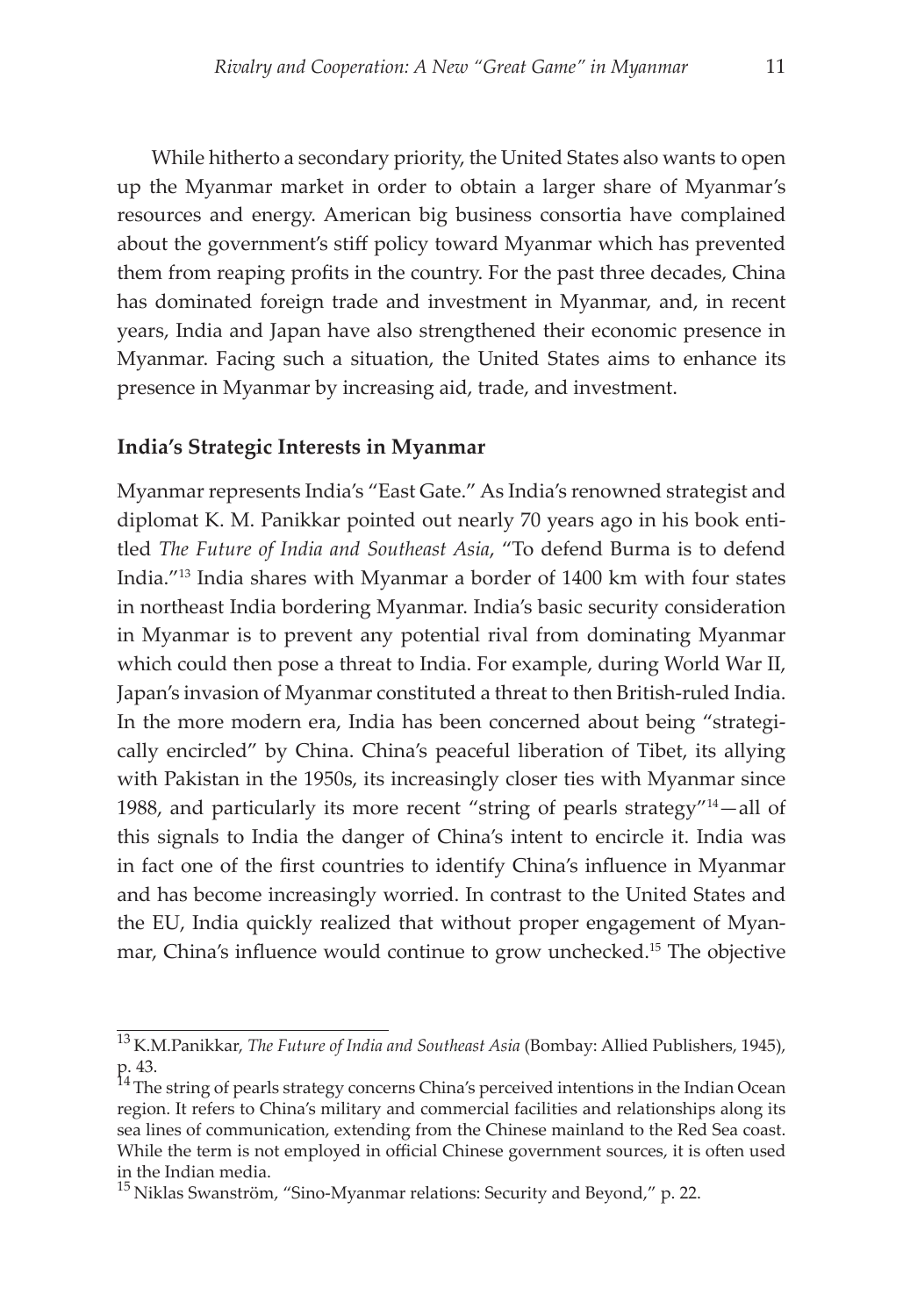of forging a closer relationship with Myanmar is thus in line with the U.S. and Japan's strategic interest of containing China.16

Since the implementation of the democratization process in Myanmar, then Indian Prime Minister Manmohan Singh, Foreign Minister Salman Khurshid, Secretary of Defense and the Air Force Chief of Staff A. K. Anthony, and other military and political officials, have paid visits to Myanmar, highlighting Myanmar's strategic position in India's "Look East" policy. In March 2013, the Myanmar Navy flotilla paid a port call to Vishakhapatnam on the east coast of India, and the Myanmar Navy has also participated in the biennial MILAN exercises hosted by the Indian Navy at Port Blair in the Andaman and Nicobar Islands in the Bay of Bengal.<sup>17</sup> India is also providing Myanmar with equipment including offshore patrol vessels, radars, submarines, and so on. The above illustrates that the defense ties between India and Myanmar are deepening.

A primary security concern for India is border stability. Myanmar's border with India serves as a sanctuary for a host of secessionist movements based in India's northeast states.18 Internal security in the region has been threatened by the proliferation of light weapons, drug trafficking, and regional separatist extremists. A large number of the latter have taken refuge in Myanmar and used its territory as a training base. India thus urgently needs to cooperate with Myanmar to counter both cross-border criminality and insurgents.19

Economically, too, Myanmar is an important partner for India. Myanmar's strategic location offers India the opportunity to enter Southeast Asia and the Asia-Pacific to obtain valuable capital, technology, and to access markets. For the past two decades, India has been actively strengthening economic and trade cooperation with Myanmar. Myanmar's underdeveloped industry and agriculture, rich energy and resources, and large market potential are driving forces for Indian engagement in the country. Myanmar-India bilateral trade has been increasing steadily in recent years with

 $16$  Chen Lijun, "Sino-Indian Relations: Status quo, Problems and Suggestions," South Asia Report 2012-2013, p. 182.

<sup>&</sup>lt;sup>17</sup> Vijay Sakhuja, "Expanding Naval Ties with India," in *Myanmar in Transition: Ethnic* Conflicts, External Interests and Political Changes, p. 24.<br><sup>18</sup> "China-Myanmar Relations: The Dilemmas of Mutual Dependence," p.137.<br><sup>19</sup> Li Yibo, "Indo - Burmese Relations: From Estrangement to Cooperation," Southeast

*Asian Studies*, No .1, 2006: 42.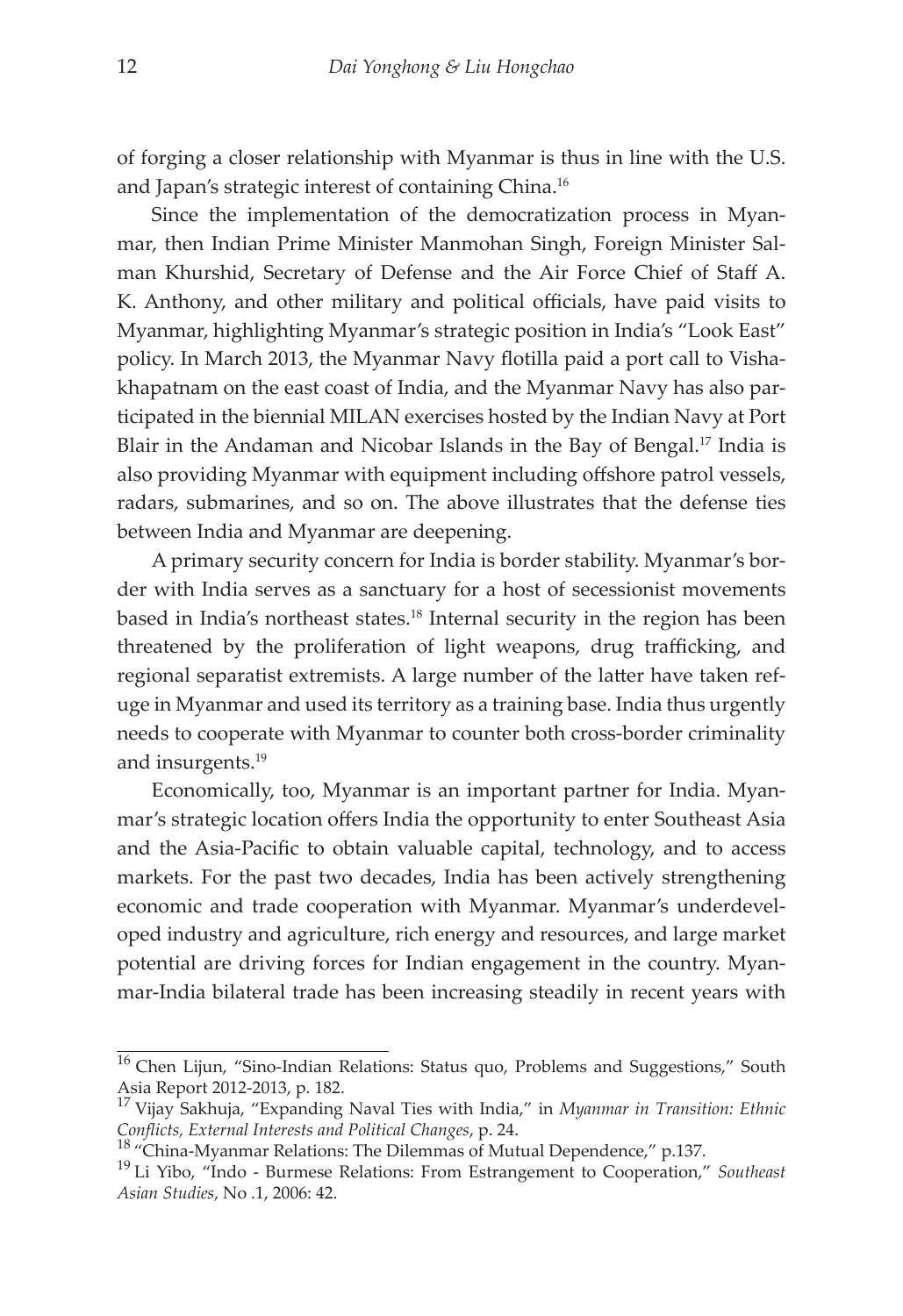India constituting Myanmar's fourth-largest trading partner. According to U Kyaw Swe Tint, Consul General of the Republic of the Union of Myanmar, the trade is likely to grow to \$3 billion in 2014-15.20

Historically, India has used religion as a card in forging closer cultural and religious ties between India and Myanmar. Buddhism and Hinduism are depicted by the Indian leadership as "branches of the same tree."<sup>21</sup> Furthermore, as India is the birthplace of Buddhism, it has a large number of Buddhist temples which could stimulate the tourism industry, receiving visitors from Myanmar and thereby also enhancing India's soft power.

#### **Japan's Strategic Interests in Myanmar**

Japan's primary security interest in Myanmar is to unite other major powers to balance China through Myanmar, cutting off China's major energy route leading to the Indian Ocean. As mentioned earlier, maintaining a dominant position in the Indian Ocean is the established strategic goal of the United States with Myanmar as a focal point. Therefore, as a major American ally in Asia, Japan's Abe government seeks to reproduce strategically the situation during the Second World War in which Japan used Burma "to surround China, cut off the materials channel of international aid to China."<sup>22</sup> Japan has started to promote military cooperation and exchanges with Myanmar. For example, vessels from Japan's Maritime Self-Defense Force called on Yangon for the first time in September 2013, while November saw the first defense dialogue between the two countries in Naypyidaw.23

Japan further intends to use Myanmar to implement a "value-oriented diplomacy"24 to regain Japan's say on the Myanmar issue in international politics and to counteract China's influence in Myanmar. Accordingly, the Abe government vigorously promotes values diplomacy: that is, not only

<sup>20 &</sup>quot;India, Myanmar bilateral trade likely to double," *Xinhua News*, accessed December 3, 2014, http://news.xinhuanet.com/english/business/2012-10/10/c\_131897545.htm.

<sup>21</sup>Bruce Matthews, "Myanmar 2000, Beyond the Reach of International Relief," *Southeast* 

*Asian Affairs* (Singapore: Institute of Southeast Asian Studies, 2001): 235.<br><sup>22</sup> Dai Xu, "Japan does one thing on the Diaoyu Islands under the cover of another in Myanmar," Global Times, January 16, 2013.

<sup>&</sup>lt;sup>23</sup> East Asian Strategic Review 2014, The National Institute for Defense Studies, Japan, p. 169, http://www.nids.go.jp/english/publication/east-asian/e2014.html.

 $24$  Values-oriented diplomacy is a foreign policy course initiated by Japanese Prime Minister Shinzo Abe since 2006 which seeks to promote values of freedom, democracy, human rights, rule of law, and market economy to strengthen foreign policy cooperation.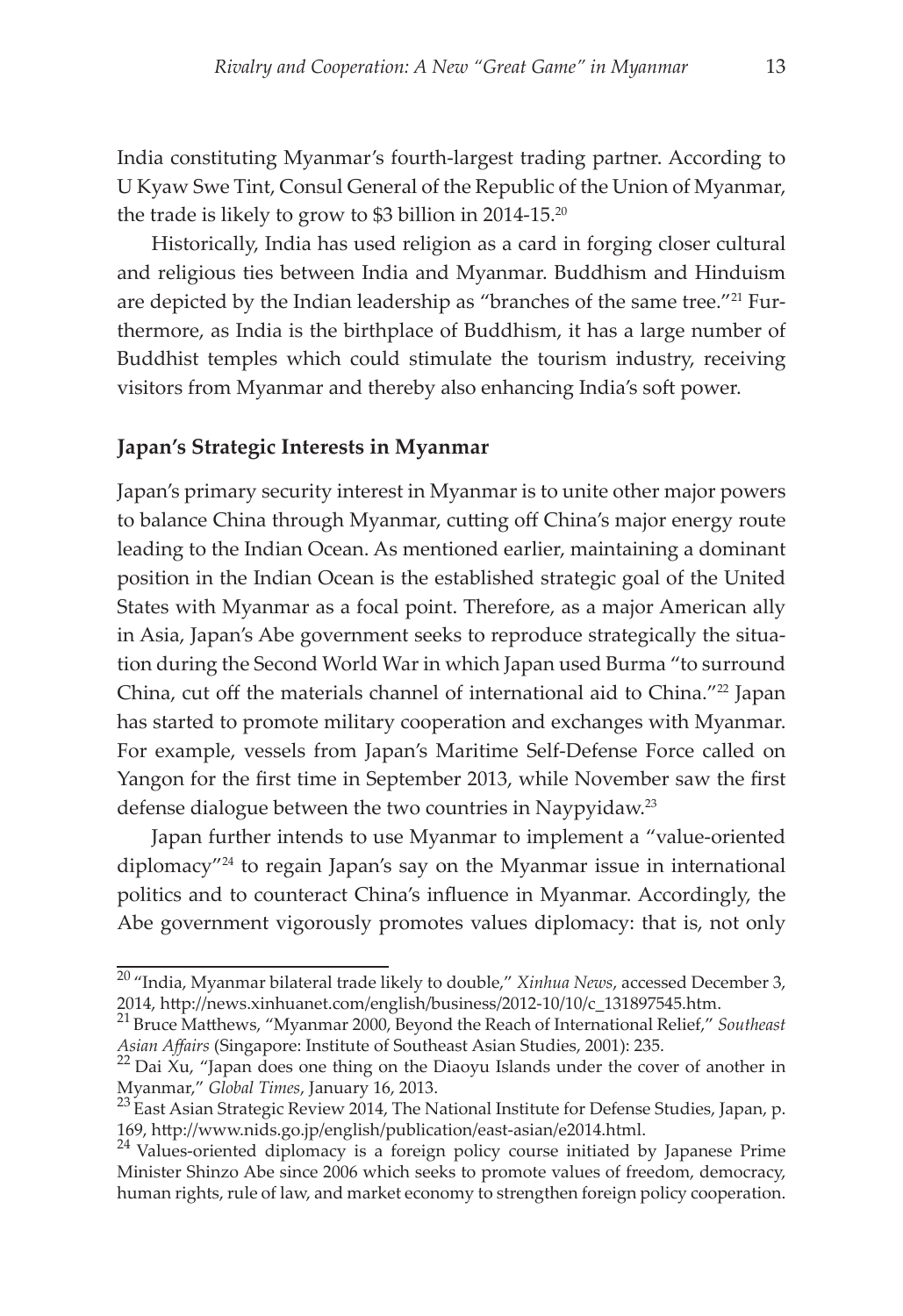cooperating with countries with the same "values" but also changing the "values" of those countries with systems different to that of Japan by way of financial assistance. Therefore, Japan wants Myanmar to form "the touchstone of Japanese drive towards political power,"25 namely, Japan wants to promote Myanmar's "democratization" process so as to establish "a dominant position in Southeast Asia for Japan and to lay the foundation for realizing the goal of a great political country"<sup>26</sup> through large-scale economic assistance and policy exchange and dialogue.

Third, Japan has economic interests in Myanmar where it is a competitor for resources and energy with China. Moreover, it has important economic and technological advantages at its disposal which enable it to "outpunch" China in some respects. In addition, Myanmar has the potential to serve as Japan's gateway to India.<sup>27</sup> As some political strategists have stated there is "an informal division of labor between the US and Japan, where the US prioritizes delivering political rewards for Myanmar's reform while Japan focuses on the economic front by offering aid and investment."28 To achieve these goals, Japanese government officials and businessmen frequently visit Myanmar. In January 2013, Japanese Deputy Prime Minister Taro Aso visited Myanmar, declaring that Japan would write off Myanmar's 500 billion yen debt, and promising to provide a 50 billion yen loan to restore economic aid which had been interrupted for 20 years.<sup>29</sup> At the same time, various Japanese consortia made rapid inroads into the Myanmar economy utilizing their strong technical and financial strength and benefiting from strong state support at no profit, or even at a loss, in order to compete with Chinese enterprises for markets. This has included, for instance, helping Myanmar build Thi Lawa port Special Economic Zone in 2015, providing assistance to Myanmar in the fields of shipping, rail, road, and air traffic to carry out geological prospecting and exploration of rare earth metals, tungsten, molybdenum, among others, as well as investing in Myanmar offshore oil development. The aim is an attempt to counterbalance China's influence

<sup>25</sup>Lin Xixing, "Japan's Aids to Myanmar do not have a clue," *Sinablog*, accessed September 16, 2014. http://blog.sina.com.cn/s/blog\_63ec24f50102epop.html.<br><sup>26</sup> Ibid.<br><sup>27</sup> "China-Myanmar Relations: The Dilemmas of Mutual Dependence," p. 137.

<sup>&</sup>lt;sup>28</sup> Yun Sun, "Myanmar in US-China Relations," p. 5.<br><sup>29</sup> "Japan Writes off debts and signs investment MOUs," Trade Bridge Consultants, accessed September 18, 2014, http://tradebridgeconsultants.com/news/government/ japan-writes-off-debt-signs-investment-mous/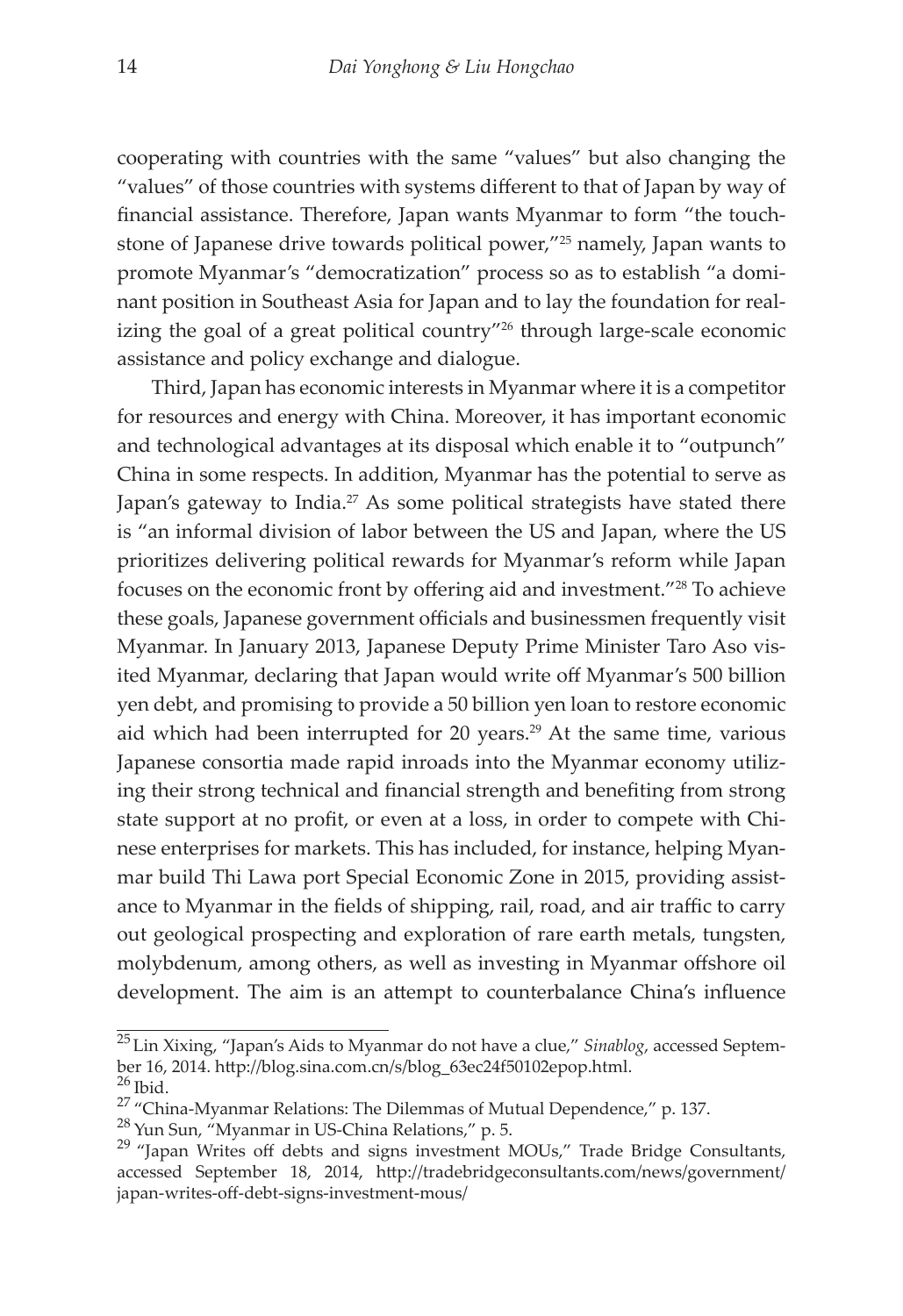in Myanmar, $30$  gaining more control over the Myanmar economy, and thus achieving the strategic purpose of cutting off the major energy route leading from the Indian Ocean to China. Even if the latter remains Japan's intention, its ability and means to do so is more questionable.

#### **The European Union's Strategic Interests in Myanmar**

As a country bridging countries and regions, Myanmar obviously occupies a key strategic position. As such, the EU and its member states' interests are not only to support the progress of democracy and economic development in Myanmar, but also to promote positive interaction between the EU and  $ASEAN<sup>31</sup>$  as well as developing a more comprehensive "Asia strategy." $32$ 

With the democratization process underway in Myanmar since 2010, the European Union has adopted a comprehensive political "re-engagement" policy toward Burma by announcing a "pause" of sanctions against the Burmese government in April 2012, followed by the announcement in April 2013 that the EU had decided to lift all economic sanctions against Burma while still maintaining the arms embargo. Having established an EU office in Myanmar and normalized bilateral relations with the aim of developing a long-term partnership, the EU aims to establish a dialogue mechanism with Myanmar involving various fields as well as urging Myanmar to undertake political, economic, and social transformation. The EU-Myanmar Task Force was established in March 2013 when Myanmar President U Thein Sein paid a milestone visit to Brussels. The Task Force agreed to launch an EU-Myanmar human rights dialogue and establish an EU-Myanmar Business Council to advise the government on ways to facilitate business links. On May 13, 2014, the European Union endorsed the establishment of a human rights dialogue with Myanmar. In the dialogue, the two sides will discuss bilateral cooperation and issues of mutual interest related to human rights, democratic principles, and the rule of law.33

 $30$  William Boot, "West 'cannot afford' major economic aid to Burma, says China commentary," *The Irrawaddy,* December 17, 2013, http://www.irrawaddy.org/burma/ west-afford-major-economic-aid-burma-says-china-commentary.html.

<sup>&</sup>lt;sup>31</sup> Song Qingrun, "EU, Myanmar in tango of tangled interests," *Global Times*, July 25, 2013, http://www.globaltimes.cn/content/799189.shtml.

<sup>32</sup> "The EU's Limited Adjustment of Policies Towards Myanmar*,*" *China Daily*, April 29, 2012, http://www.chinadaily.com.cn/hqgj/bmoz/2012-04-29/content\_5798189.html.  $^{33}$  "EU establishes human rights dialogue with Myanmar," China.org.cn, May 13, 2014,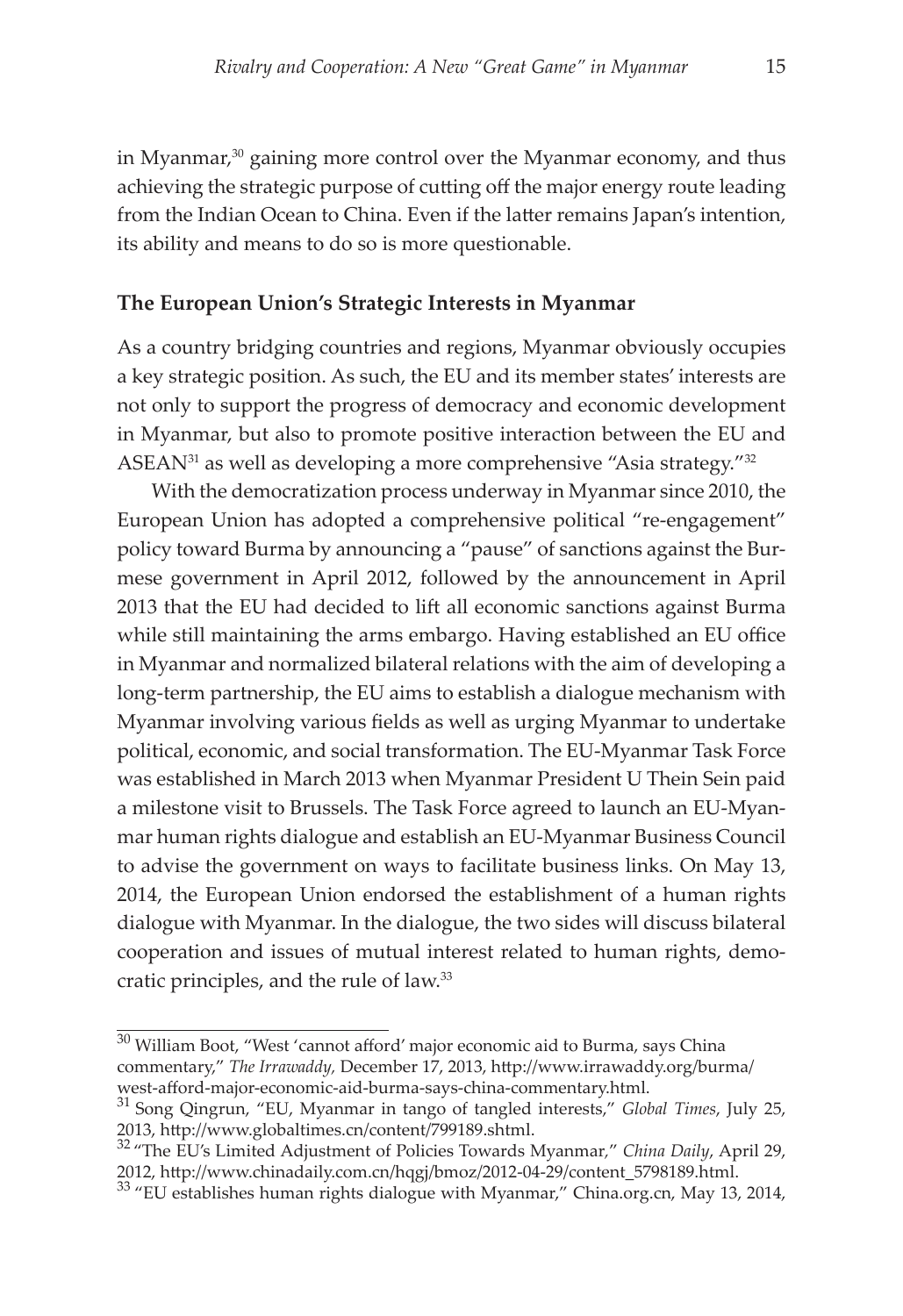In the context of ongoing political and economic reforms in Myanmar, some EU countries such as Britain and France are seeking to establish a strategic security relationship with Myanmar to explore potential exports of defense equipments used for purposes of humanitarian protection, including non-lethal military equipment. Britain in particular is working to develop a strategic partnership with Myanmar, including a project to provide training for the Myanmar Army which was started in early 2014. Furthermore, it is also considering providing assistance in maritime safety, disaster relief, humanitarian relief, and aviation safety.<sup>34</sup>

Economic ties between the EU and Myanmar have been growing since the EU's decision to permanently suspend all economic sanctions against Myanmar. This has opened the door for the EU to expand trade and investment in Myanmar. In June 2013, the EU decided to reinstate GSP tariff preferences to Myanmar. In November of the same year, the EU and Myanmar signed a number of cooperation documents and jointly organized SME policy decision forums and commodity policy forums on tourism, agriculture, and investment cooperation. The EU further pledged to provide \$120 million in annual aid to support Myanmar's rural development, education, and the domestic peace process.<sup>35</sup> EU trade with Myanmar increased from 402 million Euros in 2012 to 569 million Euros in 2013, an increase of 41.5 percent.36 According to Myanmar official statistics, the EU investment in Myanmar was only \$220 million in 2012, but as of February 2013, this had increased to \$3.8 billion from EU member states including Britain, France, the Netherlands, Austria, Germany, and Denmark.<sup>37</sup>

http://www.china.org.cn/world/Off\_the\_Wire/2014-05/13/content\_32365442.htm

<sup>&</sup>lt;sup>34</sup> Nehginpao Kipgen, "UK, France Must Pressure Myanmar," *The World Post*, July 17, 2013, http://www.huffingtonpost.com/nehginpao-kipgen/uk-france-must-pressuremyanmar\_b\_3606618.html.

 $35$ <sup>"</sup>The EU will provide \$ 120 million annual economic assistance to Myanmar" (in Chinese), *Sina News*, November 14, 2013, http://news.sina.com.cn/w/2013-11-

 $14/213028712405$ .shtml.<br><sup>36</sup> "Myanmar and EU trade grew 41.5 percent" (in Chinese), Ministry of Commerce of the PRC, accessed September 23, 2014, http://www.mofcom.gov.cn/article/i/ jyjl/j/201403/20140300528881.shtml.<br><sup>37</sup> Ibid.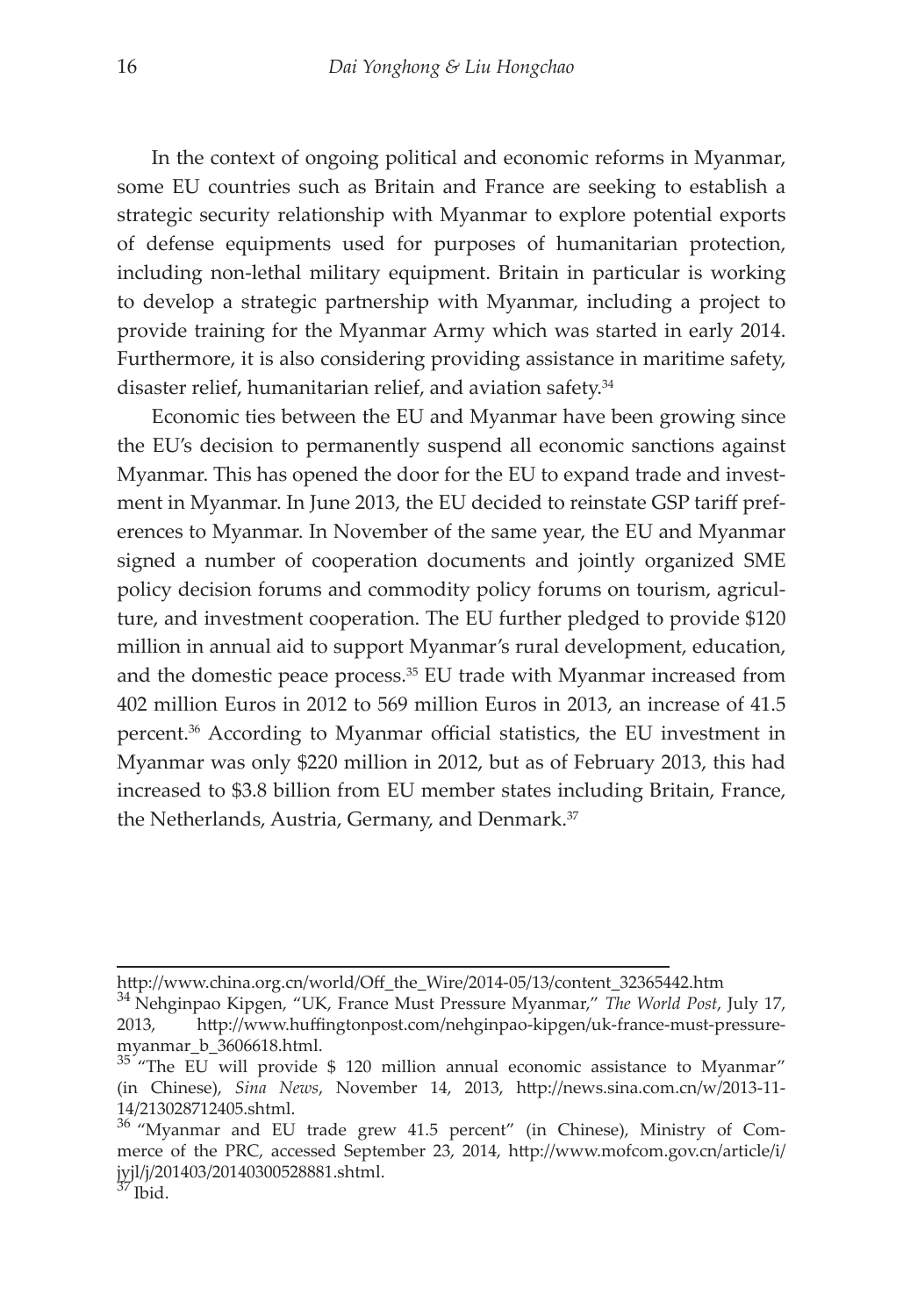## **Myanmar's Balancing Act**

Having analyzed the interests in Myanmar of the major powers—principally the United States, China, Japan, India, and the EU—it is important to assert that Myanmar is not merely a pawn caught in a game between powers, but also obviously has its own interests and considerations, not least in seeking to balance the competing interests of external powers. This section accordingly examines Myanmar's own interests and strategy.

First, in terms of security, Myanmar intends to maximize its self-reliance. This is consistent with its policy since independence which seeks to adopt "a strategic preference for non-alliance status or at least strategic balancing."<sup>38</sup> Myanmar has neither become "a satellite state of China with Pauk Paw,"<sup>39</sup> nor will it become an ally of the United States, India, Japan, and the EU. As the scholar Sun Yun said, "the best strategy for Myanmar always stands on seeking a balanced diplomacy among strong powers to increase its profits and leverage due to its given territorial reality."40 Therefore, Myanmar aims to have good relations with all countries, while at the same time preventing any one power from gaining an overwhelming advantage, and thus dominating Myanmar's domestic and foreign policy. Since 2010, Myanmar state leaders have frequently visited China, the United States, India, and the EU, demonstrating a flexible diplomacy. In so doing, the Myanmar government is deliberately trying to balance different external actors against one another in order to minimize external pressures and maximize concessions.<sup>41</sup>

While relations with the U.S. and India have traditionally been cooler (sanctions and calls for reforms on the U.S. side, and suspicions of India's strategic ambitions<sup>42</sup> through its establishment of the Indian Ocean Fleet

<sup>38</sup>John Lee, "Myanmar Pivots Awkwardly Away from China," *ISEAS Perspective* 64, The Institute of Southeast Asian Studies, Singapore, 2013, p. 11, http://www.iseas.edu. sg/documents/publication/iseas\_perspective\_2013\_64\_myanmar\_pivots\_awkwardly\_ away\_from\_china.pdf.

 $39$  Ibid.

 $^{40}$  Hnin Yi, "Myanmar's Policy toward the Rising China since 1989," RCAPS Working Paper Series "Dojo," Ritsumeikan Asia Pacific University, 2013, p.5.

<sup>&</sup>lt;sup>41</sup> Niklas Swanström, "Sino-Myanmar relations: Security and Beyond," p. 7.<br><sup>42</sup> Renaud Egreteau, "India's Ambitions in Burma: More Frustration Than Success?," *Asian Survey*, Vol. 48, No. 6, November/December 2008: 937.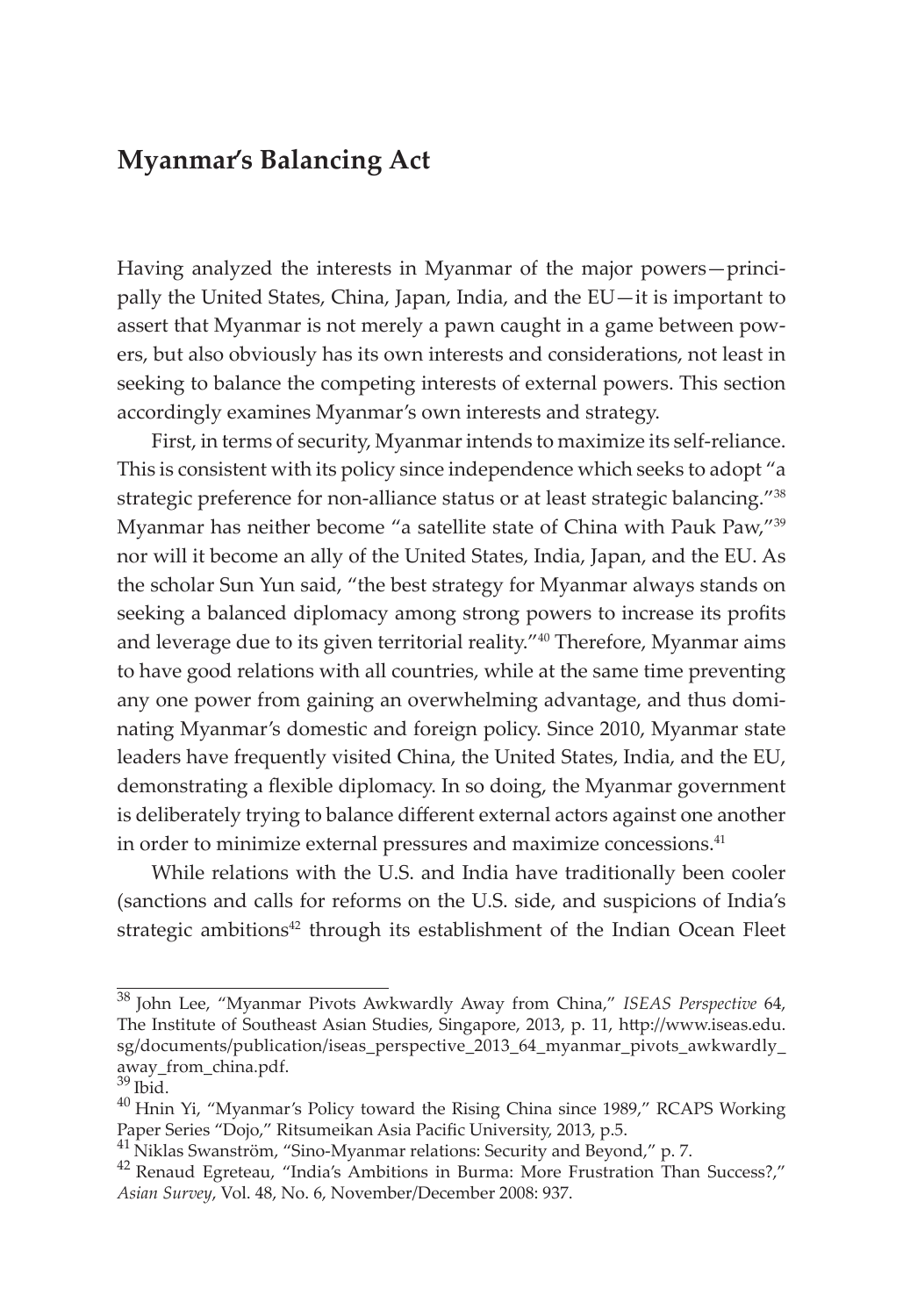mean that China remains the closer partner), Myanmar seeks to normalize relations and increase cooperation with both powers. The U.S. is seen as a superpower which cannot be ignored and which can help Myanmar reenter the international community, while having India as a close neighbor requires close cooperation over mutual security and economic interests.

Myanmar is pursuing economic interests in its relations with other powers in order to achieve rapid economic modernization and development. Accordingly, Myanmar welcomes Chinese companies to invest in Myanmar in the construction of China-Myanmar energy channels and the "BCIM economic corridor." As Myanmar President U Thein Sein said: "Myanmar is committed to the development and stability of the country's reform and opening up, and hopes that China would continue to support Myanmar's economic construction."43 And even an Aung San Suu Kyi-chaired parliamentary committee recommended the continuation of projects on the grounds that the "sanctity" of signed contracts should be maintained and that Chinese investment is needed for Myanmar's development.<sup>44</sup> As for Myanmar-U.S. relations, President U Thein Sein said during his visit to the United States in May 2013, "Myanmar is committed to promot[ing] political and economic reform as well as national unity [and] call[s] on US companies to invest in Myanmar."45 It would accordingly be generally favorable for Myanmar's economic development and modernization if it opened up to U.S. companies and allowed capital flows. In May 2014, meanwhile, after the new Modi government came to power in India, the economic component of its "Look East" policy has become increasingly prominent. How to benefit from this policy is an important consideration for Myanmar. Modi was able to win the general election largely due to his emphasis on economic development in Gujarat. Consequently, Myanmar has high expectations for the economic policy of the Modi government, counting on India playing a leading role in Myanmar's economy.

<sup>43</sup>"Chinese President Xi Jinping Meets with Myanmar President U Thein Sein," *Xinhua News.*<br><sup>44</sup> Amb. Ranjit Gupta, "Transition in Myanmar: Regional Implications & Future Direc-

tions," in *Myanmar in Transition: Ethnic Conflicts, External Interests and Political Changes*, p. 7.

<sup>&</sup>lt;sup>45</sup> "Obama begins historical visit to Myanmar, meets with U Thein Sein," *Xinhua News*, November 19, 2011. http://news.xinhuanet.com/english/world/2012-11/19/c\_131984208. htm.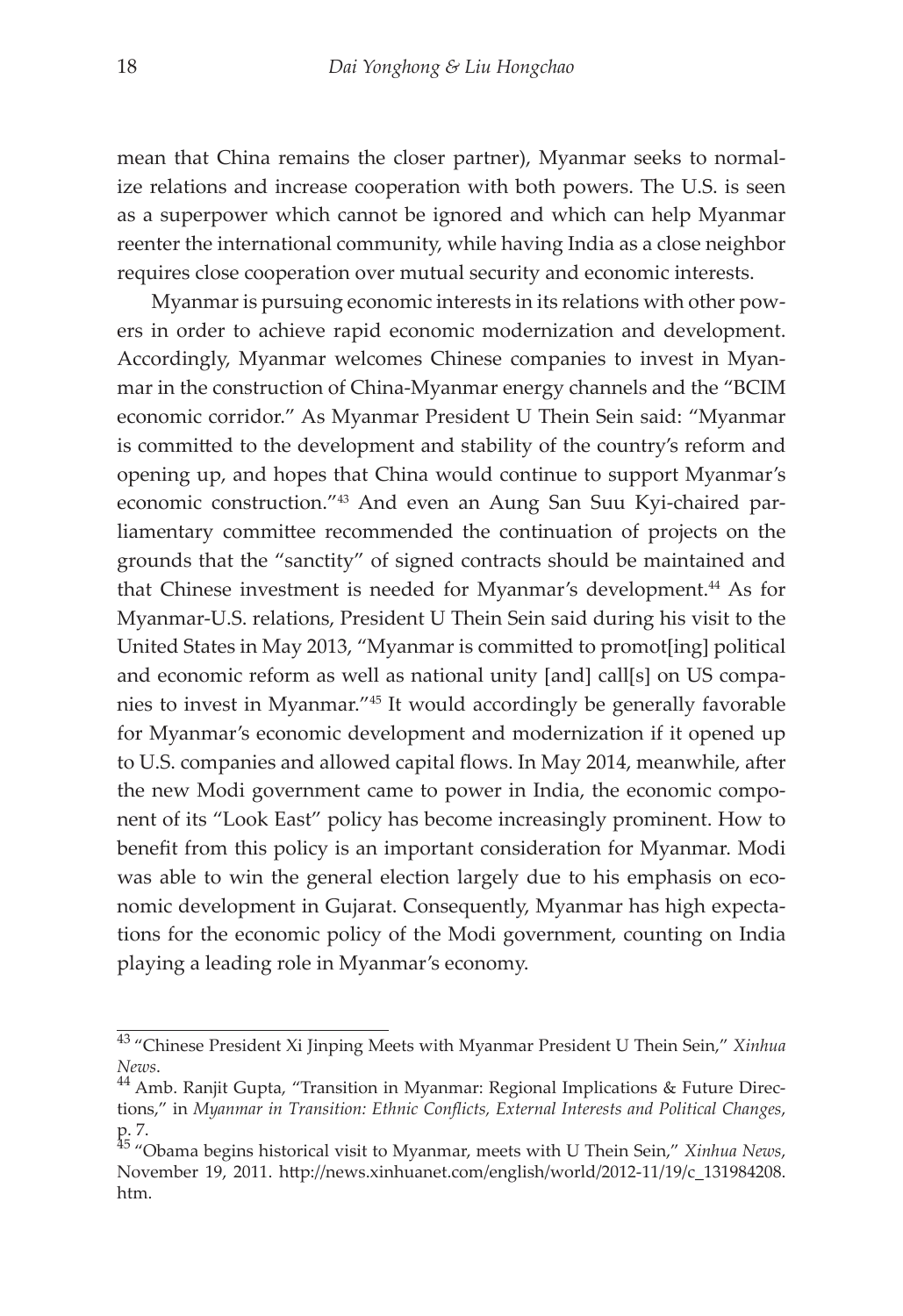In spite of Myanmar's "non-alignment," China has always had a special place in Myanmar's foreign policy.46 Although China and Myanmar have experienced conflicts and wars with each other in history, Sino-Myanmar relations have always been on a roughly equal basis since the establishment of foreign relations in 1950. Myanmar President U Thein Sein stated during his visit to China in April 2013,

Myanmar is ready to maintain exchanges with China's new leadership, push for mutually beneficial cooperation, and faithfully implement relevant projects, so as to produce new progress in their comprehensive strategic partnership. In promoting peace talks in its north, Myanmar hopes to have China's continuing support so that peace and development can be achieved along the border.<sup>47</sup>

Myanmar needs China's support in the international arena; this is especially true when subjected to embargos and sanctions. On June 28, 2014, U Thein Sein visited China again and affirmed in his meeting with Chinese President Xi Jinping that China is Myanmar's good neighbor, good friend, and good partner; that Myanmar and China established diplomatic relations 64 years ago; that the bilateral traditional "Pauk Paw" friendship had deepened thanks to China's long-term support and assistance; and that Myanmar will continue to support China in issues relevant to the core interests and major concerns of the Chinese side.<sup>48</sup>

Amidst changing trends in security, politics, and economy since 2011, Myanmar has realized that there are many challenges threatening the country's rehabilitation into the mainstream of international politics.49 Among others, the most pressing challenges include "widespread poverty and underdevelopment; a lack of administrative and institutional capacity; a governing

<sup>&</sup>lt;sup>46</sup> Jürgen Haacke, "Myanmar: Now a Site for Sino-US Geopolitical Competition?" accessed October 7, 2014, http://www.lse.ac.uk/ideas/publications/reports/pdf/sr015/ sr015-seasia-haacke-.pdf.

<sup>47</sup>"Chinese President Xi Jinping Meets with Myanmar President U Thein Sein," *Xinhua News,* April 6, 2013, http://news.xinhuanet.com/politics/2013-04/05/c\_124543193\_3.htm. 48 "China, Myanmar vow to well implement cooperation agreements," *Xinhua News*,

June 28, 2014, http://news.xinhuanet.com/english/china/2014-06/28/c\_133445554.htm <sup>49</sup> Peter Chalk, "On the path of change: Political, economic and social challenges for Myanmar," Special Report, Australian Strategic Policy Institute, December 2013, p. 1.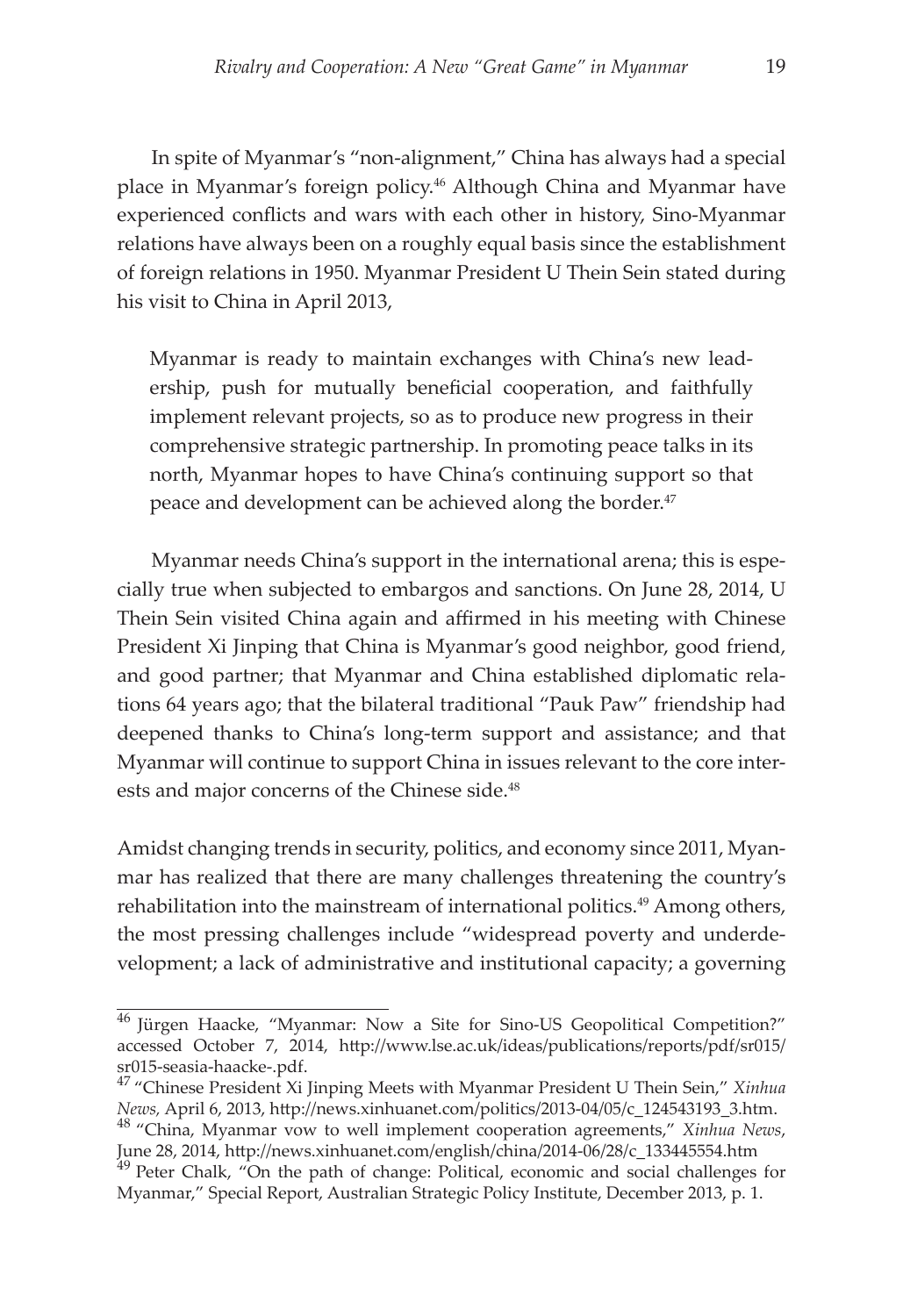system that continues to lack true accountability and transparency; ethnonationalist insurgent movements that have yet to fully make peace with the state; [and] a dangerous escalation of religious violence between Muslims and Buddhists."<sup>50</sup> Whether Myanmar's hedging or balancing strategy can be effective depends on many factors at home and abroad. Judging from the current internal and external situation that Myanmar is facing, it is unlikely that Myanmar will turn more to one power or return to a more isolationist policy.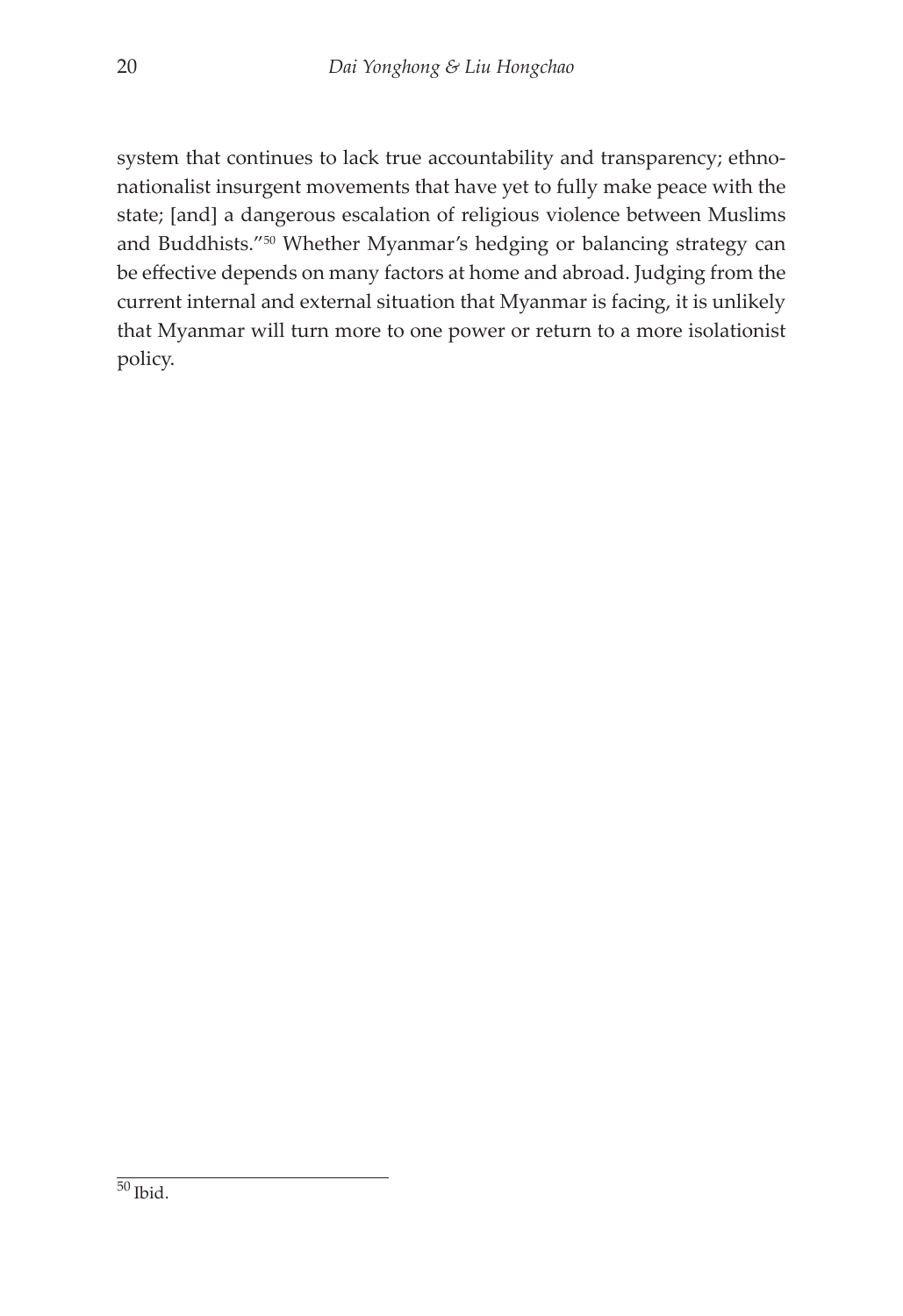## **Challenges to and Opportunities for China**

As has been explored so far in this paper, the United States, India, Japan, and the European Union are significant players in what can be termed the "Myanmar game." As such, they have a large impact on China's national interests regarding Myanmar, which harbors both challenges and opportunities. This necessitates that China has a deeper understanding of what these entail. Undoubtedly, the major powers desire to strengthen their own strategic positions in Myanmar. Furthermore, Myanmar intends to take advantage of the U.S., India, Japan, and the EU to balance China's influence, albeit taking care not to jeopardize relations with China. It is in this situation of both competition and cooperation that China's interests in Myanmar will play out.

Namely, China is concerned about the interference by other powers in the internal affairs of Myanmar. Events such as the Saffron Revolution in 2007, the Kokang Incident in 2009, and the halting of the Myitsone dam construction in 2011 are seen in China as having been manipulated by Western NGOs, the media, and governments to promote regime change in Myanmar and to undermine Chinese interests in the country.

Furthermore, China's position as the preeminent external power in Myanmar is under challenge with its strategic interests having been constrained in recent years. India wants to ensure safety of the "East Gate" in order to prevent any threat to India from China via Myanmar and views China's energy trade route with Myanmar as entering its backyard of the Indian Ocean, raising suspicions in New Delhi of China's "string of pearls plan." The United States is also worried that China's increasing presence in the Indian Ocean will erode its own interests. The United States and Japan are moreover concerned by China's intentions with the "BCIM Economic Corridor" plan, fearing increasing regional economic integration with China at the center.

The United States, India, and Japan are thus trying to constrain China's influence and are ambitious to deter China's energy routes. It is accordingly extremely important for China to enhance security of energy routes in order to avoid this situation. With the successful construction of the Sino-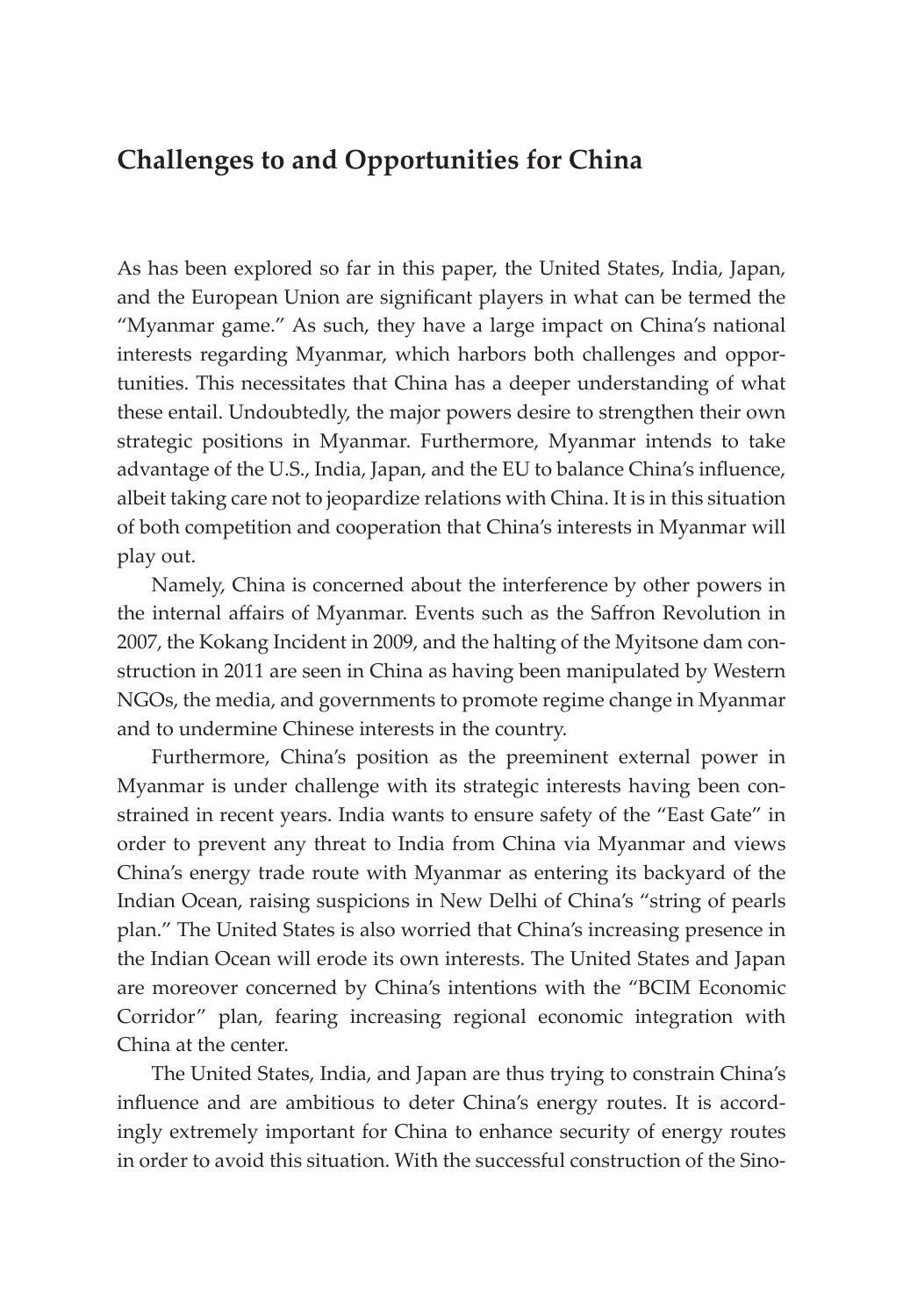Myanmar and Sino-Pakistan energy routes in sight, China has significantly enlarged its space of maneuver vis-à-vis the other powers.

In addition, China also faces a challenge that Myanmar has adopted a hedging strategy. This has significantly increased the complexity of bilateral relations with Myanmar to a certain extent, placing higher requirements on China-Myanmar diplomacy.

While China faces challenges as outlined above, it can also exploit opportunities as will be detailed below. The first is that the other major powers are not unified in their strategies with there being to some extent a lack of mutual trust among them. For example, while the United States wants to see India contain China, in the long run its ambitions are to maintain the balance of power in Eurasia and also to ensure that India does not dominate the northern Indian Ocean. The United States is also reluctant to see India's increasing strategic presence in Myanmar. Former Indian Prime Minister Jawaharlal Nehru said: "Considering India's civilization heritage it can either be a major player or perish. Between these two extremes; there was no fringe role for India."51 India's strategy is to target the Indian Ocean, turn "the Indian Ocean" into "India's Ocean," and control the international energy and trade routes "from the Persian Gulf to the Malacca Strait" so as to become a maritime power.<sup>52</sup> It is the United States which will become the biggest loser if India desires to become a great sea power.53 In fact, it could be argued that the United States' current strategy is to contain China; but once India's strength surpasses China, the United States will seek to use China to contain India.54 For its part, India has desired to dominate the northern Indian Ocean by building naval bases in the Andaman-Nicobar islands and is suspicious of U.S. intentions in regard to Myanamr.

 As stated earlier in this paper, the purpose of the U.S. improving relations with Myanmar is to contain China rather than selfless concern for Myanmar. If Myanmar fails to pay "lip service,"<sup>55</sup> Myanmar will definitely

<sup>&</sup>lt;sup>51</sup> Jawaharlal Nehru, *The Discovery of India* (Beijing: World Affairs Press, 1958), p. 57.<br><sup>52</sup> David Scott, "India's Grand Strategy for the Indian Ocean: Mahanian Vision,"*Asia*-*Pacific Review*, Vol.13, No.2., 2006: 97.

<sup>53</sup> Zhang Wenmu, "An Analysis of the Chinese national interest and security from the

perspective of the world geopolitics," *Shangdong People's Press*, 2013, p. 25.<br><sup>54</sup> Peng Nian, "Trilateral Relations Between China, US and India: 'zero-sum' game?"<br>*Lianhe Zaobao*, Singapore, 2012.

<sup>&</sup>lt;sup>55</sup> Pek Koon Heng, "Myanmar in ASEAN: Opportunities and Challenges Ahead for the 2014 ASEAN Chair,"Asean Studies Center Report, American University, December 14,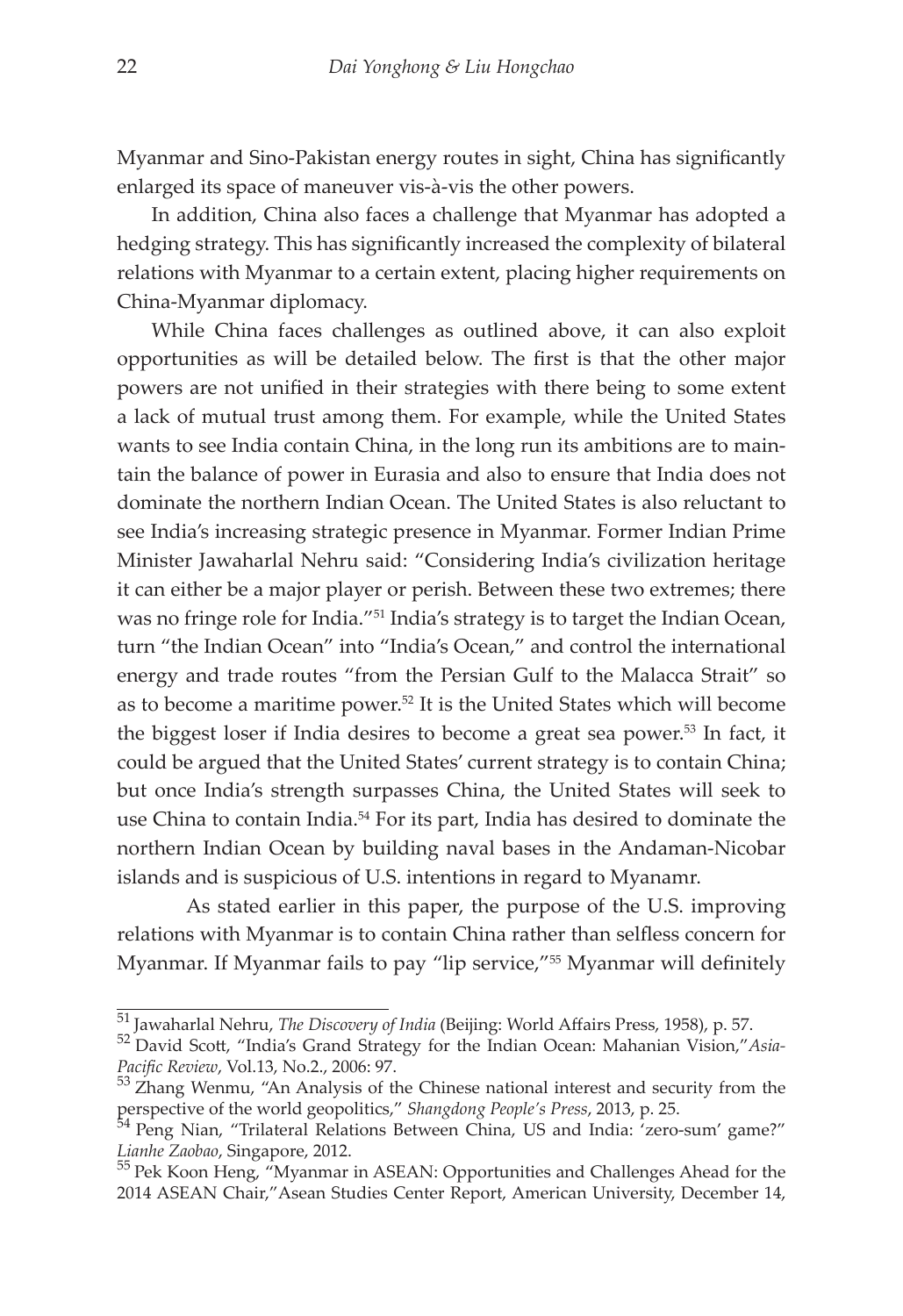suffer a huge loss of interest from the U.S. The U.S. Asia-Pacific "rebalancing" policy focuses more on politics rather than the economy. Although the U.S. has lifted most of the sanctions against Myanmar, urging Myanmar to speed up political reform and improve human rights conditions, the new policy "does not mean that the United States supports a complete lifting of economic and financial sanctions against the Myanmar government, our dialogue with Myanmar only complement but not totally replace the sanctions system."56 Former U.S. Sectary of State Hillary Clinton also pointed out that sanctions remain an important part of the United States' policy toward Myanmar, and the engagement policy has become a tool to achieve the goal of democracy in Myanmar.<sup>57</sup> As such, the above illustrates the limits of U.S.-Myanmar relations.

Furthermore, the India-Myanmar relationship is essentially insufficient to constitute a serious threat to China. As the British scholar Dr. Marie Lall noted, the basic goal of Myanmar's developing relations with India is to balance the power of China in Myanmar, but that India has been too slow to develop further the relationship with Myanmar and generally has a lack of vision.58 In fact, the promotion of bilateral or multilateral relations with India at the expense of China's interests in Myanmar will be greatly restricted, as the geo-political and economic factors that determine Myanmar's policy towards China will not change radically. Even if the China-Myanmar relationship twists and turns, it will not deteriorate to the state of hostility.

In sum, although the period of China's preeminent foreign relations with Myanmar is over, the diverse interests of other powers combined with those of Myanmar will not shake China's leading strategic position in Myanmar's diplomacy.59

<sup>2013,</sup> p. 17.

<sup>&</sup>lt;sup>56</sup> Kurt M. Campbell, "U.S. Policy Towards Burma," Statement Before the House Committee on Foreign Affairs, Washington D.C., accessed October 21, 2009, http://www.state.<br>gov/p/eap/rls/m/2009/10/130769.htm.

<sup>&</sup>lt;sup>57</sup> Andrew Marshall, "The Soldier and the State," *Time*, October 19, 2009, p. 19. 58 Marie Lall, "India-Myanmar Relations-Geopolitics and Energy in Light of the New Balance of Power in Asia," Working Paper of the Institute of South Asia Studies, National University of Singapore, No.29, January 2009, p. 29.

<sup>&</sup>lt;sup>59</sup>Li Chenyang, "Sino-Myanmar relations after the election in 2010: Challenges and Prospects," Peace and Development, No. 2, 2012, p. 36.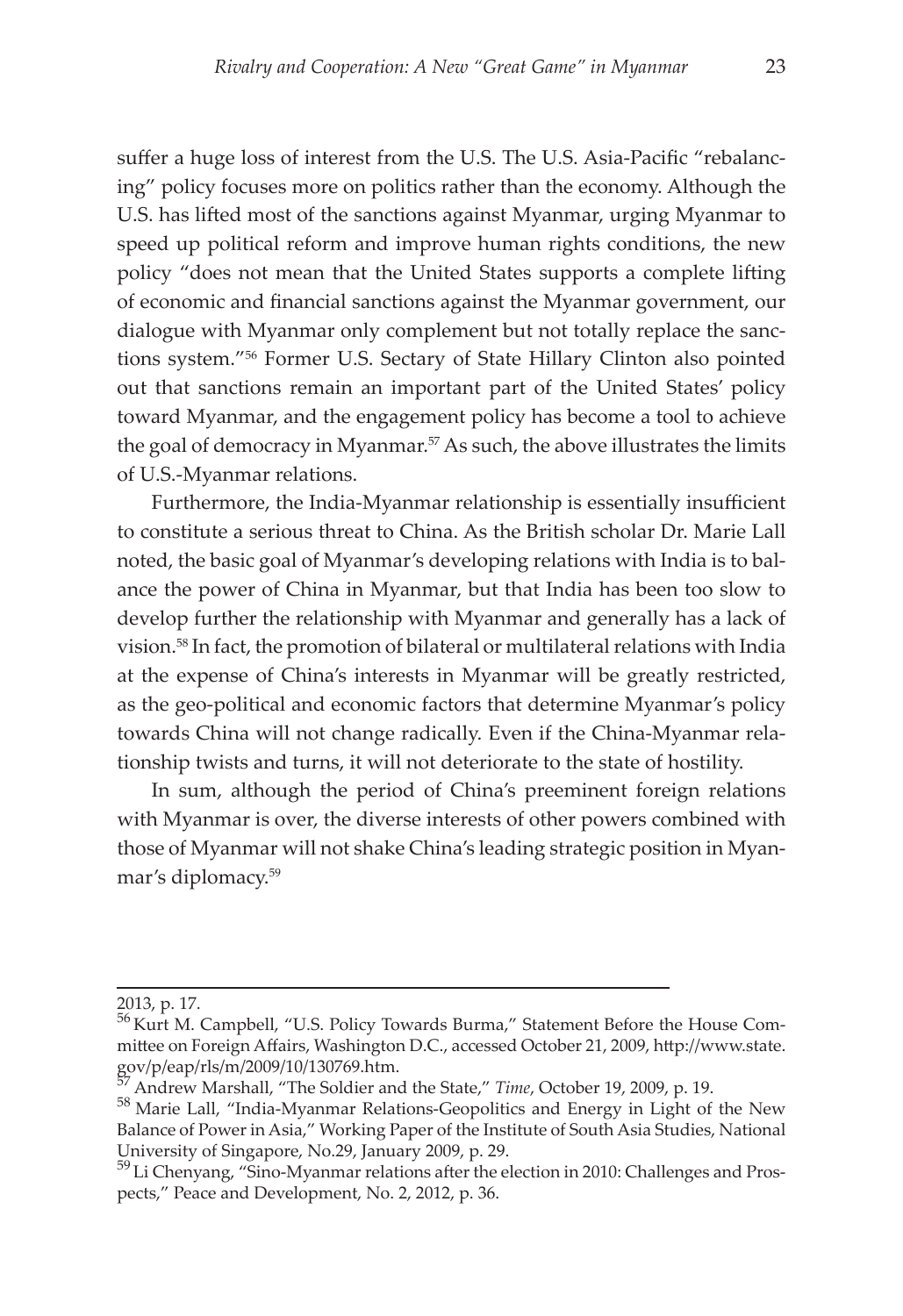In spite of their differences, there is also an increasing expansion of common interests between the major powers. This provides opportunities for them to develop multilateral cooperation in Myanmar. Strategically, increasing multilateral cooperation between the major powers in Myanmar would be conducive to the construction of a new pattern of relationships between great powers including China, the United States, India, Japan, and the EU and is of great significance for regional and global strategic stability. Especially in the context of the U.S.'s promotion of its Asia-Pacific rebalancing strategy, China's implementation of its westward and southward development strategy as well as "two oceans" strategy, and India's acceleration of the Look East strategy, increasing multilateral cooperation over Myanmar could ease tensions and promote more cooperation among the major powers in various fields.

Politically, the current reforms will promote political stability, social justice, and transparency in Myanmar, while the establishment of a normal state system and the rule of law can favorably facilitate Myanmar's return to the international community. Therefore, it is the common responsibility for the major powers to cooperate and help Myanmar with this process. Economically, in the long run, Myanmar's reform and opening up could release great economic vitality and bring about substantial investment opportunities. With abundant resources, a large market size, and at a geographical crossroads of geopolitical importance, Myanmar has huge appeal to the major powers. As an old Chinese saying goes, "cooperation benefits both, fighting injures both."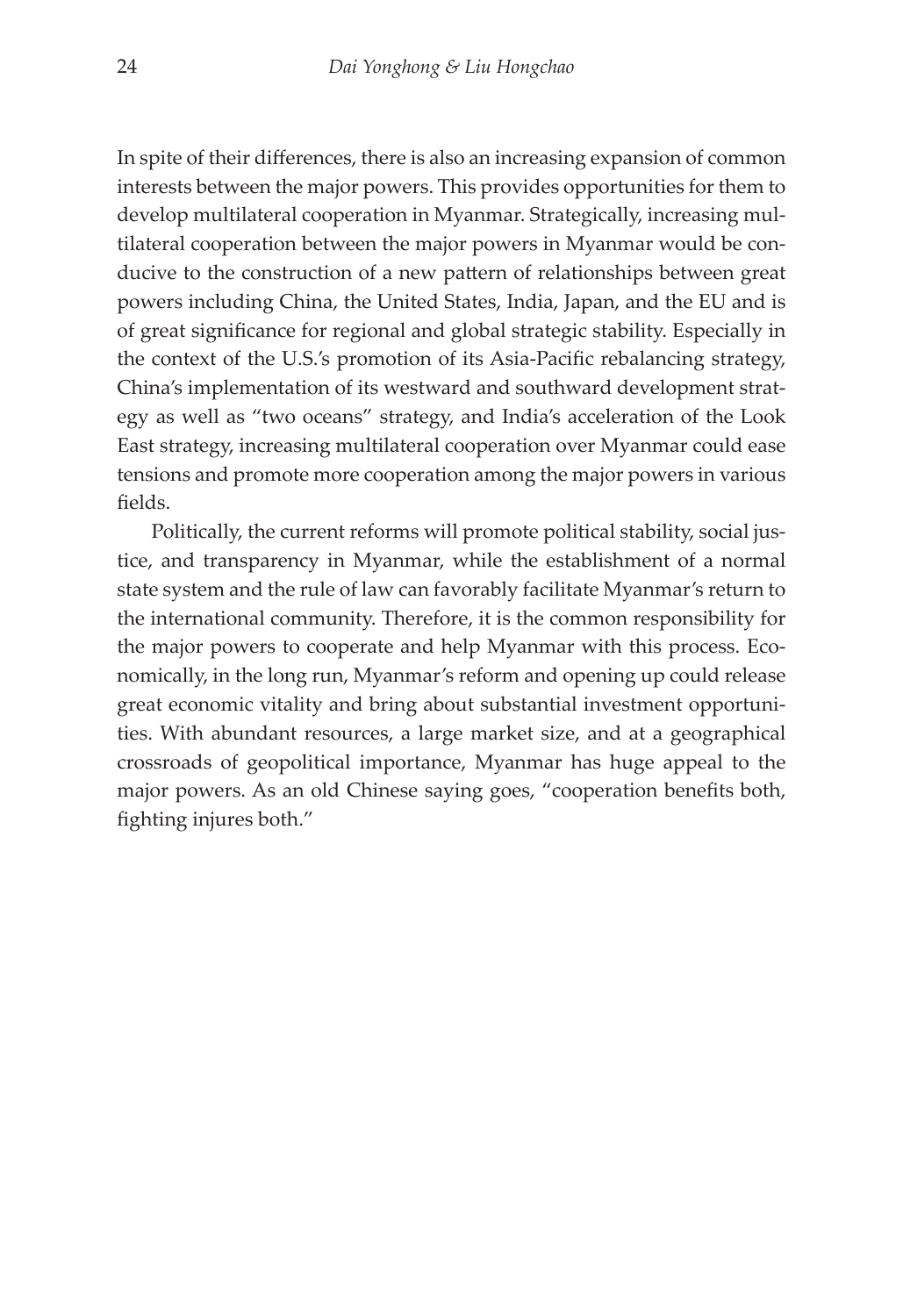## **Strategic Partnership and Cooperation: A New Strategy for China?**

Having outlined the opportunities and challenges for China, it is important to understand the limitations of confrontation between China and the other major powers over Myanmar. Indeed, China's relations with the other powers are too important to be jeopardized over Myanmar. Today China and the United States are interdependent economically and strategically, and the U.S. will not run the risk of conflict with China over Myanmar at any cost. As Mike Billington points out, "Wiser minds in Washington, including within the State Department, may in fact recognize the urgency of U.S. cooperation with the Asian powers to engage Myanmar positively, as the Asians are already doing, through regional development projects, and cooperation in drug-enforcement and counter-terror operations."60 China is, furthermore, India's largest trading partner. While India's strength still substantially lags behind China, India will take a pragmatic cooperative attitude towards China. The EU is more likely to use Myanmar as a springboard to strengthen relations with ASEAN countries in order to boost its greater Asia strategy. This does not represent a threat to China.

What does this then mean for China's policy towards Myanmar and the other actors? China should firstly consolidate a comprehensive strategic partnership with Myanmar and promote cooperation in political, economic, cultural, and other fields. And at the same time, China should also make efforts to promote bilateral and multilateral cooperation with other major powers.

## **To Implement and Strengthen the Comprehensive Strategic Partnership Between China and Myanmar**

A stable and good bilateral relationship with Myanmar is key for China's strategy in the region as well as the implementation of its "two ocean" strategy. In May 2011, China and Myanmar signed a "Comprehensive Strategic

<sup>60</sup>Mike Billington, "Four Powers' Policy Needed for Myanmar," *Executive Intelligence Review*, October 19, 2007, http://www.larouchepub.com/eiw/public/2007/ eirv34n41-20071019/36-38\_741.pdf.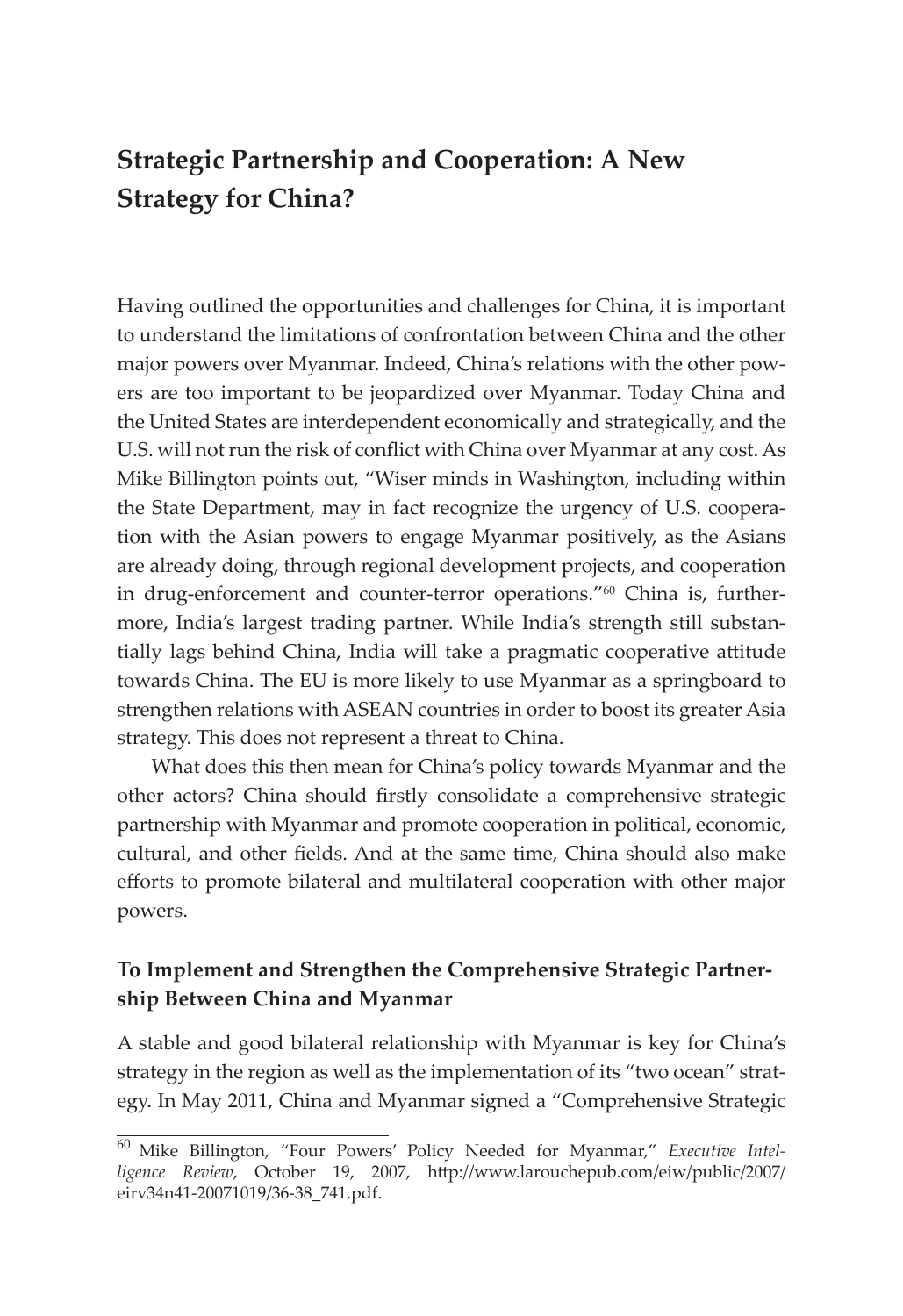Cooperative Agreement," affirming the close relations between the two countries. Given the current political realities of China-Myanmar relations, it is generally believed that a mechanism platform should be built to create an upgraded version of the strategic partnership between China and Myanmar. This is in order to implement and strengthen the strategic partnership between the two countries.

First, it is necessary to strengthen political contacts and promote institutional building. It is advisable that the top leaders of China and Myanmar hold annual meetings; intimate and frequent political contacts can not only create a good atmosphere of friendly cooperation, but also help both sides to reach consensus on their differences at the top level. In contrast to the frequency of high-level contact between the United States and its allies, Chinese state leaders' visits to Myanmar have been too limited. For the last five years, only two Chinese top officials have visited Myanmar: namely, Chinese Premier Wen Jiabao visited Myanmar in 2009, the then Vice President Xi Jinping visited Myanmar in 2010, while Myanmar President U Thein Sein visited China three times in 2012, 2013, and 2014, respectively. President U Thein Sein meanwhile has paid three visits to China. While these visits show a healthy level of relations, intimacy and trust between the countries should be strengthened further. This is especially so at a time when the Asia-Pacific strategic situation is in flux. It would be conducive to the stable development of bilateral relations to build a platform for dialogue and exchange of visits and so form a comprehensive communication mechanism. On international issues, especially concerning ASEAN and South Asia, China and Myanmar should maintain a regular exchange of views, and also work together to address the "human rights" and "political" accusations from other major powers.

Second, China should strengthen economic diplomacy and enhance strategic ties with Myanmar. Myanmar's underdeveloped agriculture and industry combined with China's enormous market and advanced technology harbors great potential for Sino-Myanmar cooperation. Agricultural cooperation with Myanmar can not only benefit the population of Myanmar and agricultural development, but also promote economic development. China should also reexamine its strategy concerning its investment projects in Myanmar, such as the Myitsone dam, Leipzig Tong copper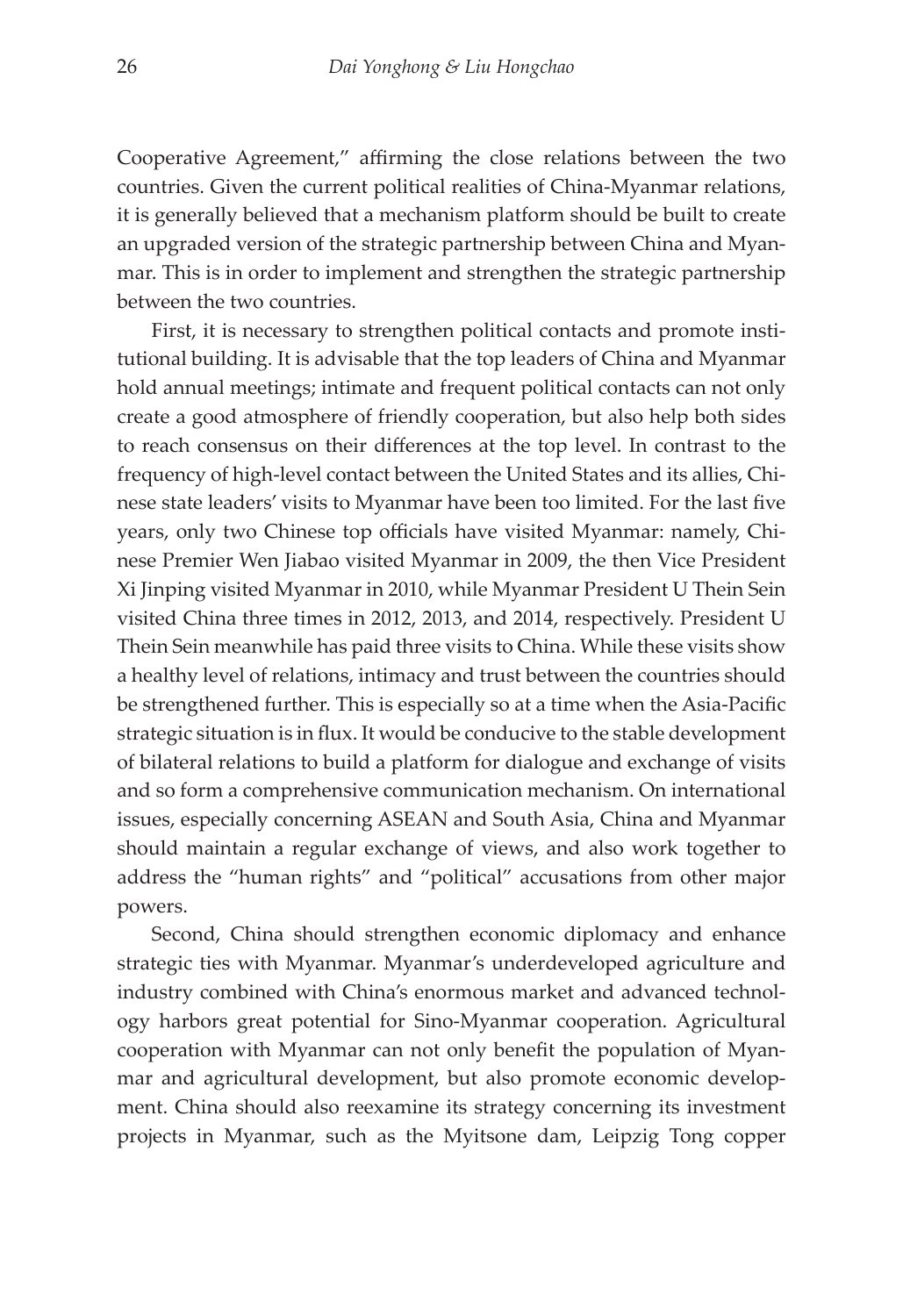mine,<sup>61</sup> and the China-Myanmar Kyaukpyu-Kunming railway project, all of which have been halted. Chinese enterprises need to find a new balance between economic interests and political risks, and learn how to coordinate the interests of all stakeholders involved. Great efforts should be made to substantially strengthen direct investment in the private sector and promote public relations with civil society, expanding the range of stakeholders with a more open political and business mentality. The principles of equal and mutual beneficial cooperation and a win-win strategy require necessitate full respect for the sovereignty of Myanmar from the Chinese government, businesses, and individuals at all levels. Thus, China should handle properly the relationship between resource development, environmental protection, and respecting local needs.

Third, the mutual establishment of research centers can strengthen "second track" diplomacy and promote the construction of a cultural exchange mechanism. China can, for instance, fund and set up a China Study Center in Myanmar and Myanmar Research Center in China to help promote friendly bilateral relations between China and Myanmar on a cultural level. At the same time, the opening up of relevant media outlets will further promote public understanding of the two countries. A "China-Myanmar Relations Summit Meeting" can be held at least annually, providing a platform for individuals from government, military forces, and academic institutions to discuss topics of common interest, which is extremely important to resolve conflicts and promote cooperation. In addition, a further suggestion is that China could annually invite a thousand Burmese officials, scholars, students, and state leaders to visit China to learn as much as possible about the Chinese inland provinces, which would be useful for Myanmar so as to gain a better rounded understanding of China.

Fourth, Yunnan, a province with a nearly 2000 kilometer-long border with Myanmar, should play a strategic role as bridgehead to promote geoeconomic cooperation. Yunnan occupies an extremely important position as the Chinese hinterland strategic center connecting Myanmar and the Indian Ocean. In terms of hard power building, it can lay a solid foundation for interconnection and intercommunication by improving channels for energy and trade, as well as accelerating the construction of roads, railways, pipelines, and other infrastructure. In terms of soft power building, Yunnan

 $\overline{61}$  Editor's note: It is also known as the Letpadaung copper mine.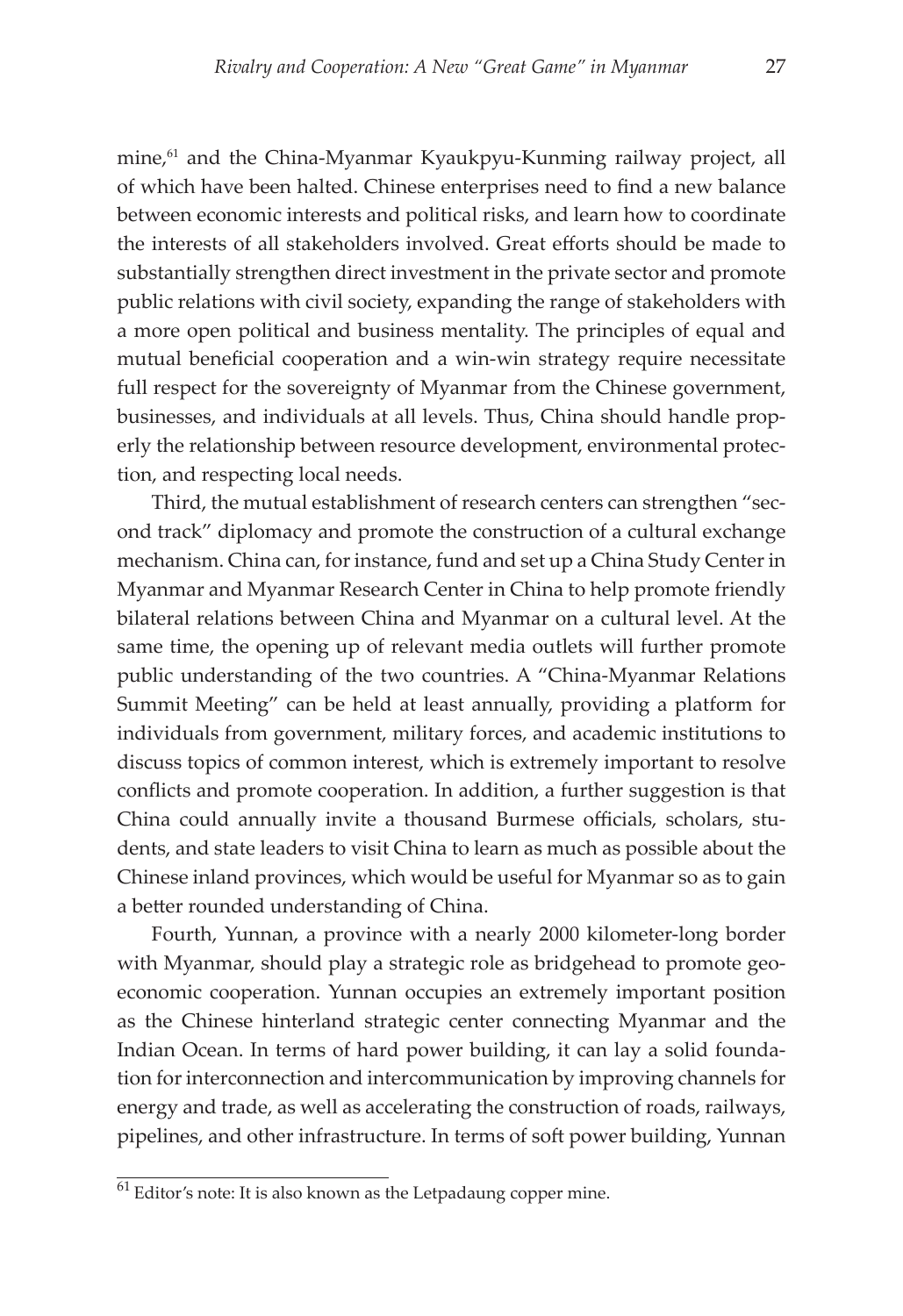can highlight the role of ties of kinship between Yunnan and minorities in northern Myanmar by strengthening economic and cultural exchanges. A role can also be played in dissuading the minorities in Myanmar from the use of armed struggle. Whilst being sensitive to the Myanmar central government, the strengthening of the relationship between Yunnan and Myanmar's northern states could favorably resolve conflicts between the central government and local states, and could also obtain the "strategic chips" to enable Myanmar to put more emphasis on relations with China. China should make sure it can work with both the Myanmar national government and Kachin regional leaders to pursue and safeguard China's strategic and economic interests.<sup>62</sup> Furthermore, it is important for China to enhance its ties with ethnic minority leaders when carrying out economic activities and to win their support.

## **To Promote Bilateral between China and the Major Powers**

China should seek to strengthen bilateral cooperation with other powers in regard to Myanamar. How this could potentially be achieved with each country is considered below.

#### *Sino-Indian Cooperation*

As China and India are hoping to create a peaceful and friendly environment to "complete their respective peaceful rises by the mid-twenty-first century,"63 closer Sino-Indian bilateral cooperation is necessary. India has long been worried about secessionism among its northeastern states. But in the long run, the construction of the "BCIM Economic Corridor" can significantly promote economic development in northeastern India, a factor which should dampen secessionist demands and encourage India to further accelerate the realization of the corridor. As Myanmar is a country with great energy development potential, and China and India have increasing demands for energy, the two countries' energy companies could bid to reduce the "premium," not only avoid giving the United States a pretext for "accusation," but also to alleviate Myanmar's concerns about foreign

<sup>62</sup>Loreen Tsin, "China and Myanmar: Beijing's Conflicting Role in the Kachin Peace Process," China Monitor, Mercator Institute for China Studies, No.9, June 2014, p. 5.

<sup>&</sup>lt;sup>63</sup> David Scott, "The Great Power 'Great Game' between India and China: 'The Logic of Geography' in Geopolitics," 13:1-26, Taylor & Francis Group, LLC, London, UK, p. 21.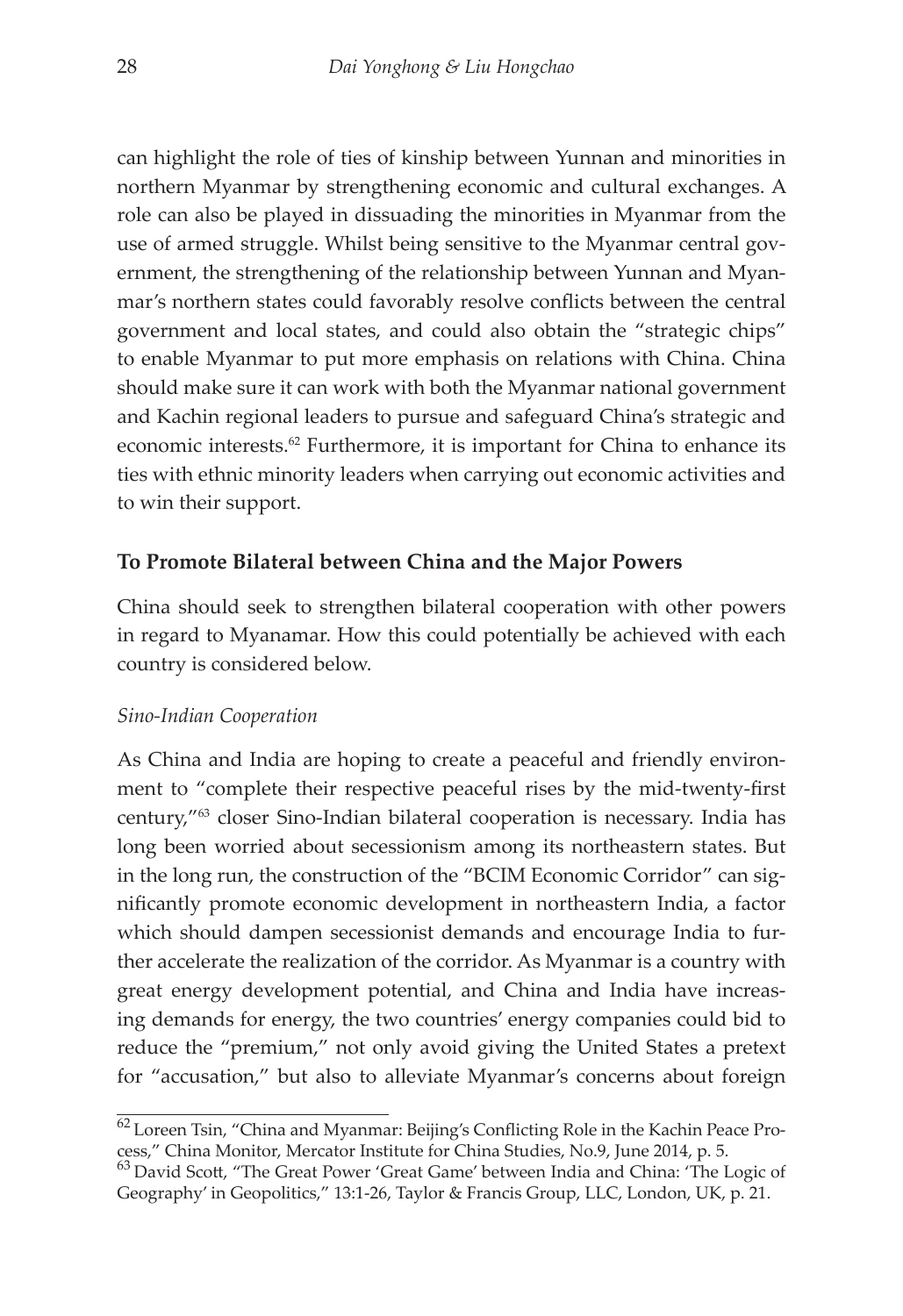control of its energy. China and Myanmar energy channels can also lead to the construction of a branch to India.

As Myanmar's closest and largest neighbors, it behooves China and India to further encourage Myanmar's reform and opening up to the international community, especially its participation in important regional and international conferences. The Myanmar issue can become an important element of Sino-India relations as a point of common interest. Furthermore, with India being the birthplace of Buddhism, and China and Myanmar the two largest Buddhist countries, the potential exists for boosting international tourism connecting India, Myanmar, and China.

#### *Sino-U.S. Cooperation*

The United States is accelerating the implementation of its Asia-Pacific rebalancing strategy with Myanmar coming increasingly into focus as part of this strategy. As such the issue of Myanmar can be incorporated into the framework of building a new pattern of major power relations between China and the United States, and, in fact, could be seen as a weathervane for China-U.S. relations.

There should be greater communication on Myanmar issues within the China-U.S. Strategic and Economic Dialogue. Contrary to what may be believed, China has actually no objection to the United States' efforts to encourage more reforms and improvements of the human rights situation in Myanmar; the only difference is in the speed and intensity of reforms. China should actively support Myanmar's reform and opening up and increase its contacts with Aung San Suu Kyi. Economically, in exploiting the rich oil, gas, and mineral resources in Myanmar, China may invite the United States to engage in joint investments.

A positive development in Sino-U.S. relations concerning Myanmar came on January 22, 2014, following the 5th U.S.-China Asia-Pacific Consultations in Beijing. A joint statement was issued that "U.S. and Chinese experts will meet to coordinate with Myanmar counterparts on an appropriate project(s), such as in the field of health, to work together for Myanmar's stability and development."64 In sum, as Myanmar's largest neighbor with the greatest influence, China can make the greatest contribution

<sup>64</sup>US State Office of the Spokesperson, Media Note, "List of US-China Cooperative Projects," January 22, 2014,. http://www.state.gov/r/pa/prs/ps/2014/01/220530.htm#.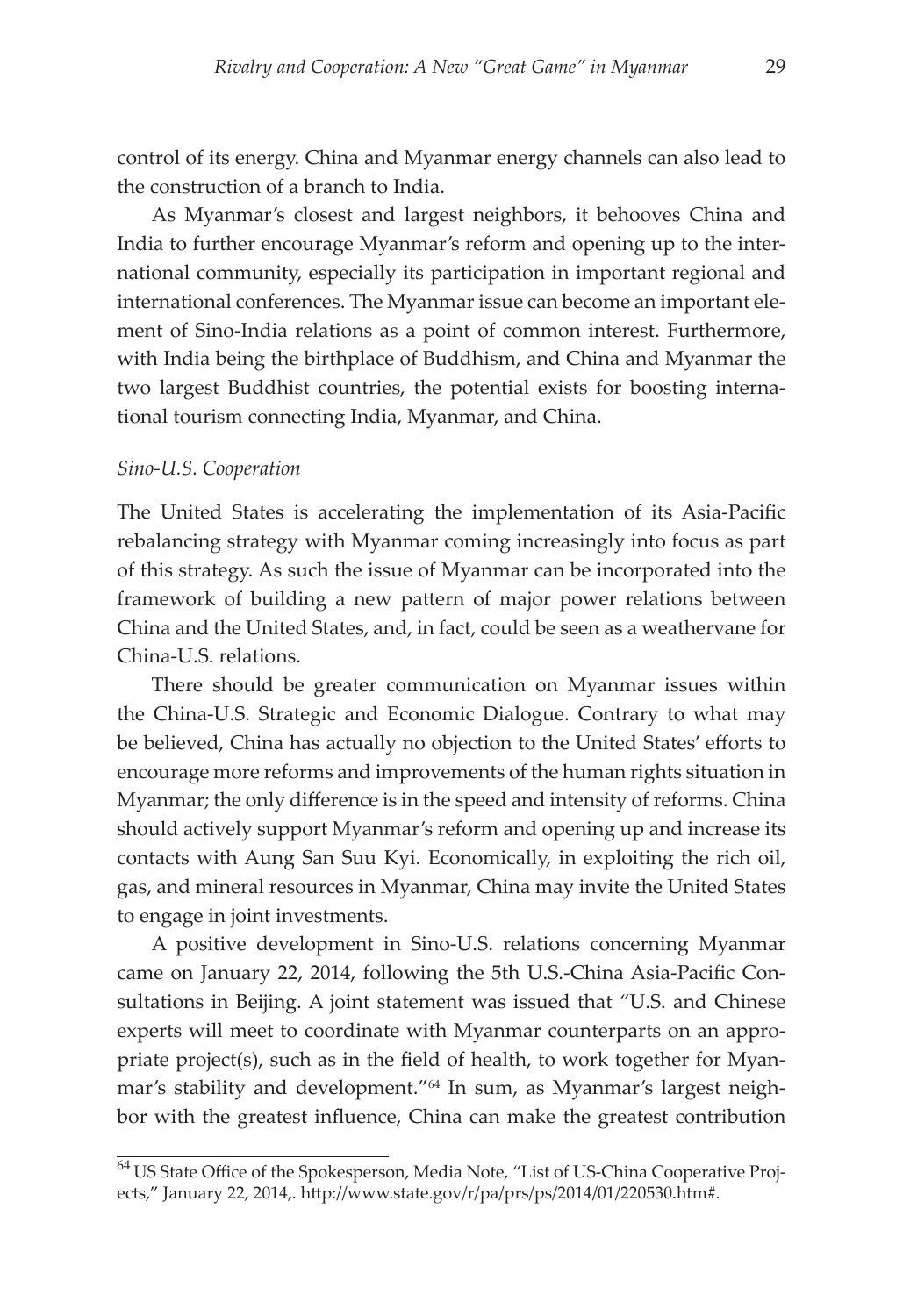to Myanmar's return to the international community by working together with the United States.

## *China-EU Cooperation*

The EU has been interested in strengthening economic cooperation with China in order to counterbalance the United States. Especially after the economic crisis, the European economy has become increasingly dependent on China. China, for its part, has deliberately exploited the political and economic conflicts between the EU and the United States to balance the relationship with the EU and the United States. Politically, China does not have conflictual relations with the EU: the latter by and large does not interfere in China's internal affairs, instead deliberately maintaining good diplomatic relations with China. While militarily, China and the EU have more military cooperation because of the absence of borders and geopolitical military conflicts. There is also increasing debate within the the EU about lifting its arms embargo on China, a move which the U.S. remains opposed to. This goes to demonstrate that China-EU relations have good potential to develop further. In terms of Myanmar, as the EU's focus is to promote the political and economic reform process, China can cooperate with the EU to accelerate these reforms; a prosperous and stable Myanmar will also benefit the economic development and stability of southwest China.

#### *Sino-Japanese Relations*

In recent years, and notwithstanding the meeting between the two leaders on the sidelines of the APEC Summit in November 2014, Sino-Japanese relations have worsened considerably. This has not been aided by the Abe government's attitudes regarding historical issues and disputes over the Diaoyu Islands between the two countries. Accordingly, competition between China and Japan over Myanmar is much greater than cooperation. Furthermore, Japan's security and political interests in Myanmar are to actively cooperate with the United States as part of its containment strategy.

Notwithstanding, China and Japan maintain friendly relations with Myanmar. Both countries provide official assistance to Myanmar and have been firm advocates of helping Myanmar to move beyond the effects of decades of isolation. Accordingly, there is potential for cooperation between the two countries in Myanmar's economic development. This will necessitate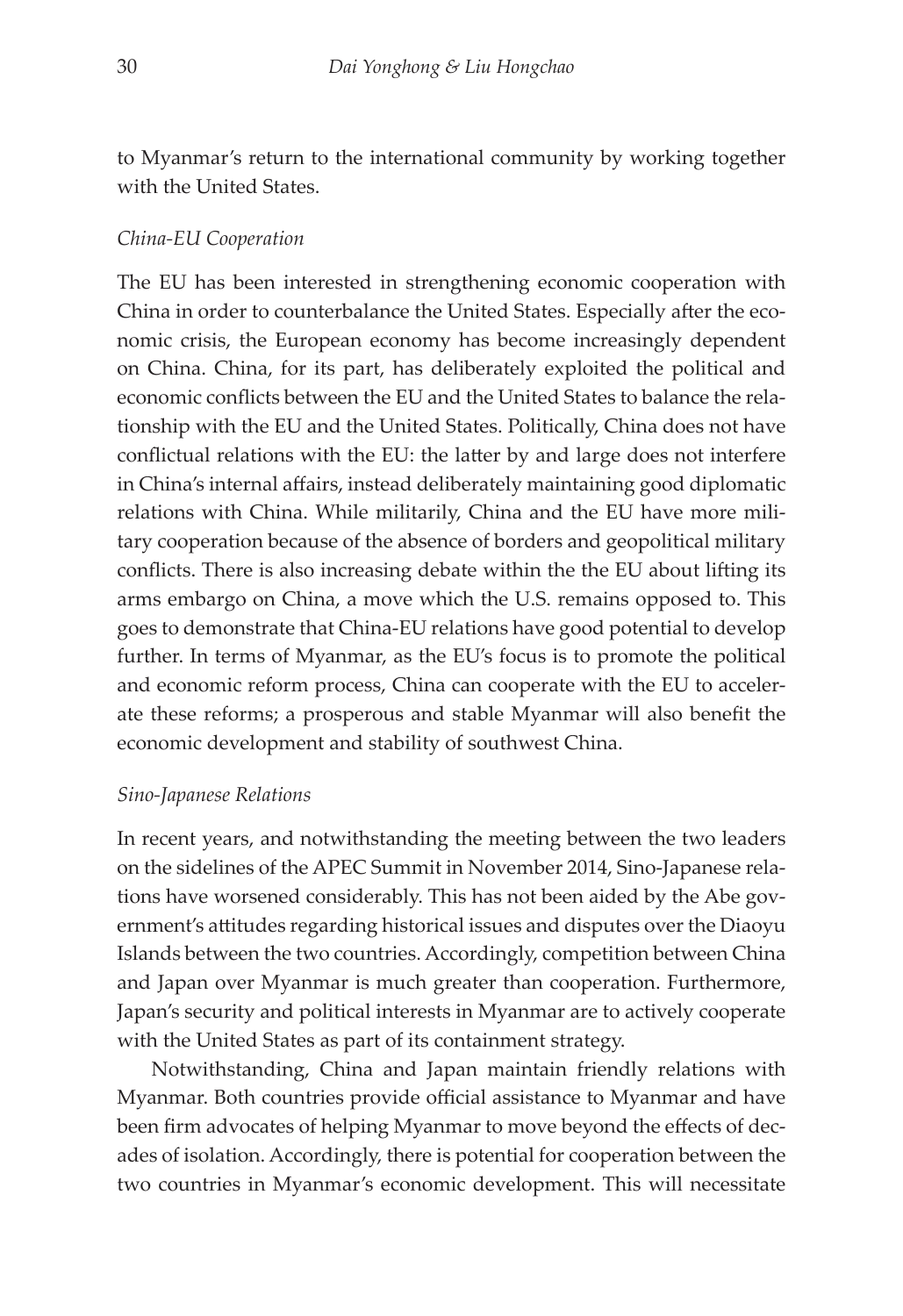reaching consensus on cooperation in strengthening communication, information exchange, and seeking to establish coordination mechanisms. All of which should serve to prevent excessive competition between Japanese and Chinese enterprises, as well as improve operational efficiency of investments in Myanmar.

#### **To Strengthen Multilateral Cooperation**

The major powers should make best use of existing bilateral dialogues and mechanisms of cooperation. However, these can also be broadened to create a multilateral institutional platform of cooperation to strengthen communication and coordination of policies. In fact, China should adopt a more effective way to convey its strategic intentions by providing more public goods involving regional and international cooperation mechanisms.<sup>65</sup>

So far China has established bilateral strategic dialogue mechanisms with the U.S., India, and the EU, respectively. Nevertheless, it would be far better for China to establish a multilateral dialogue mechanism with Myanmar's participation in it. A "Myanmar Forum" could be held alternately in the four countries annually, inviting other countries to participate, holding consultations on issues of common concern on Myanmar, and coordinating with military, government, and business sectors.

Although there are some uncertainties or variables concerning the Myanmar government's efforts to reform and improvement of Myanmar's relations with the United States, China will definitely welcome and support these efforts as long as they can contribute to the stability and development of Myanmar's economy and society. Myanmar's continuous efforts to deepen reforms do not constitute a threat to China at all. Supporting Myanmar's reforms is thus a factor that should promote the quartet relationship between China, the U.S., India, and the EU. Mediation of the relationship between central and local governments is conducive to the stability and openness in Myanmar, which also can be a basis for potential cooperation between the four countries. Combating drug trafficking in the area of the Golden Triangle also represents an area for mutual cooperation between the powers. While the military buildup in Myanmar is very sensitive, it has

<sup>&</sup>lt;sup>65</sup> Zhang Chi, "Historical Changes in Relations Between China and Neighboring Countries," Asia Paper (Stockholm: Institute for Security and Development Policy, 2013), p. 41.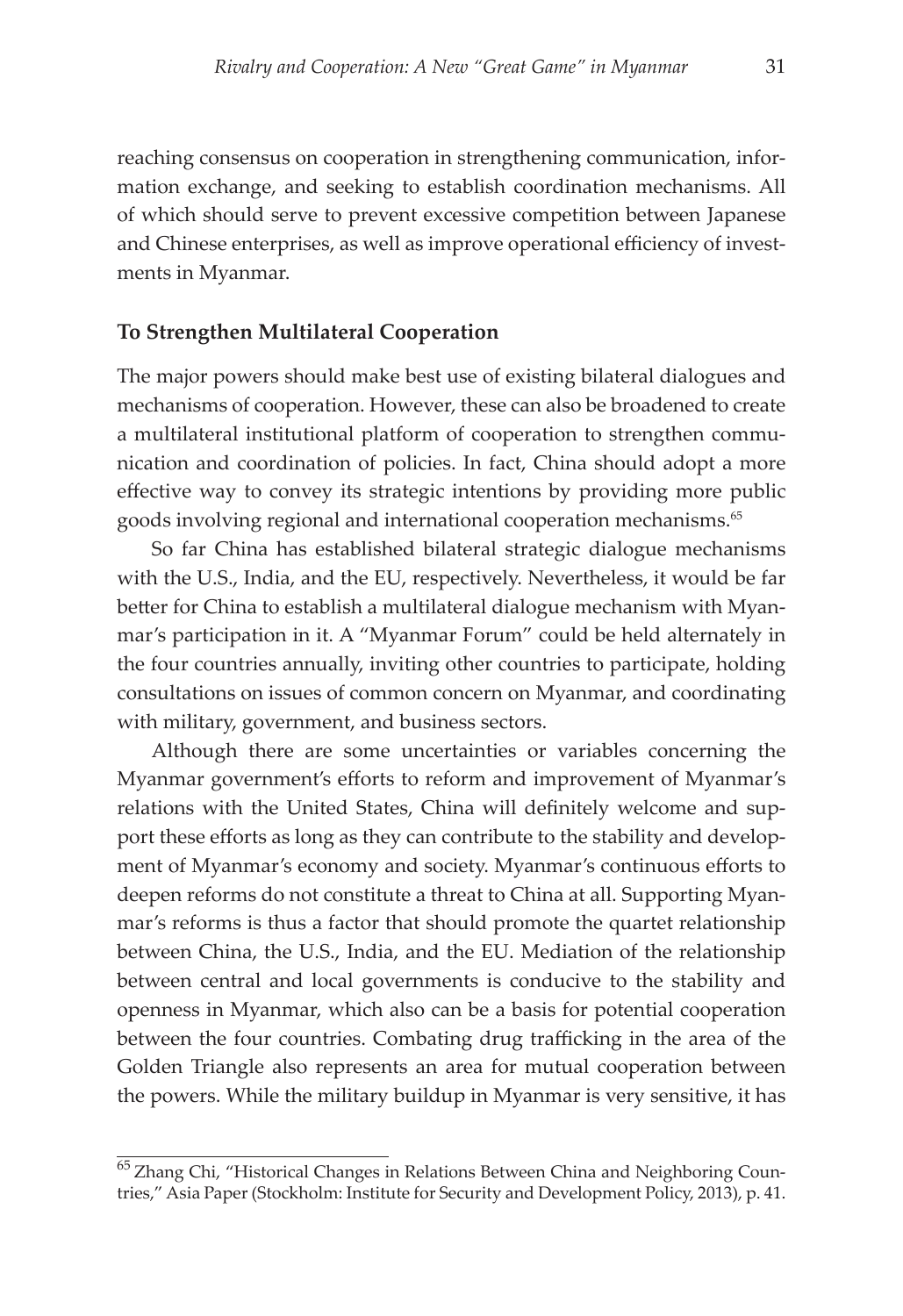huge market potential. Given the fact that the four major powers possess high-level technology and equipment, competing with each other in this regard is neither necessary nor desirable. It is believed that Myanmar also hopes that major powers should cooperate to meet the needs of all levels of diverse military modernization building.

Economically, Myanmar's reform and opening up is irreversible and it cannot be imagined that Myanmar will return to its previous state of isolation. The United States, India, Japan, and the EU have continuously been encouraging Myanmar to improve the investment environment, ease economic control, and privatize state-owned enterprises. China has no conflict of interest with this and in fact and should strongly support such efforts. Development assistance can be coordinated as a central pillar of multilateral cooperation in Myanmar between the major powers. Furthermore, as Myanmar is in need of infrastructure and investments (China is obviously a major player here but cannot act exclusively), by jointly setting up high-tech development zones, the major powers can cooperate to invest and build factories, open industrial gradient transfers, and so achieve mutual benefits and win-win development.

Finally, within the frameworks of regional and international organizations such as APEC and the East Asia Summit, leaders and policymakers should regularly exchange views on issues concerning Myanmar. In addition to this, on unofficial tracks, scholars and others from various fields should hold activities to bring together young students to interact with each other so as to cultivate mutual understanding of different interests and specific agendas for cooperation in Myanmar.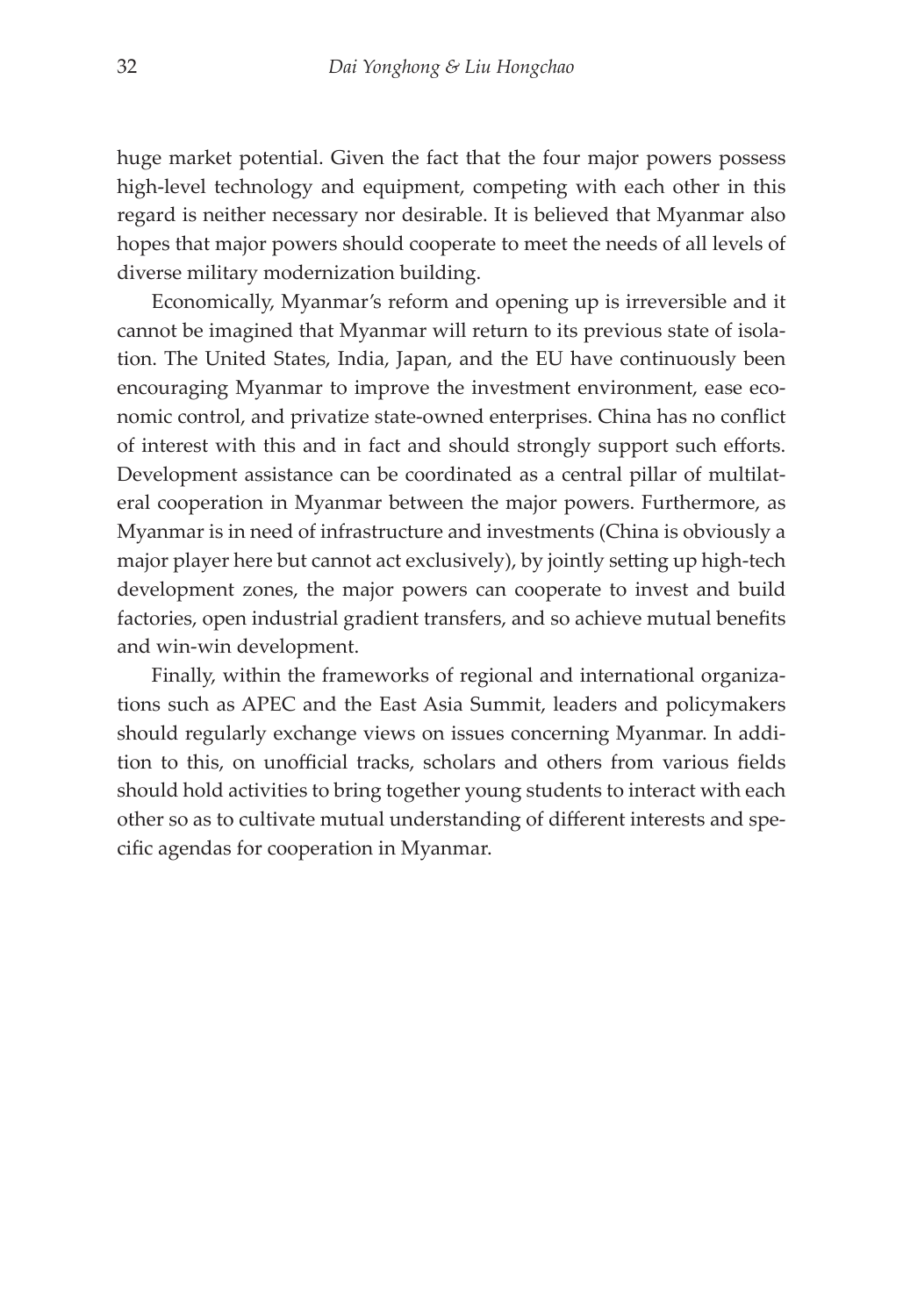## **Conclusion**

The current internal transition in Myanmar and the evolving strategic interests of the major powers have brought both challenges to and opportunities for China. On the one hand, China now faces greater competition with China's "privileged" bilateral relations with Myanmar increasingly challenged; Myanmar itself has adopted a hedging strategy to balance the influence of foreign powers and maximize concessions. Furthermore, countries such as the U.S. and Japan are seeking to exploit Myanmar's geopolitical position so as to contain China, which constitutes a worrying threat for Beijing. On the other hand, China still remains the single-most important country in the context of Myanmar, and China should do more to strengthen strategic relations between the two as well as promoting a whole range of other contacts. It would therefore be inaccurate to state that China will be supplanted by its rivals in Myanmar.

In spite of the "theater of competition," this is not to say that bilateral and multilateral cooperation between China and other major powers in Myanmar is not possible or necessary; indeed, it could be very promising. Thus, the rational choice for China and the other major powers in Myanmar is to institute mechanisms of multilateral cooperation for strengthening convergence and integration of interests in Myanmar. Above all, these interests should be to help Myanmar achieve political stability, economic development, and social progress through reform and opening up. China not only respects and supports the Myanmar government and people to achieve this through constitutional and political reform, but also strongly believes that the Myanmarese people should be free to choose a development path and governance model in line with their own national conditions. Whether it is Western-style or Asian-style governance system, it must be a system with Myanmarese characteristics that best serves Myanmar's peace and development.

In sum, China's response to the changing situation in Myanmar needs to be positively reassessed in order to ensure that it both competes and cooperates with other powers, at the same time as seeks to further bolster its relations with Myanmar.